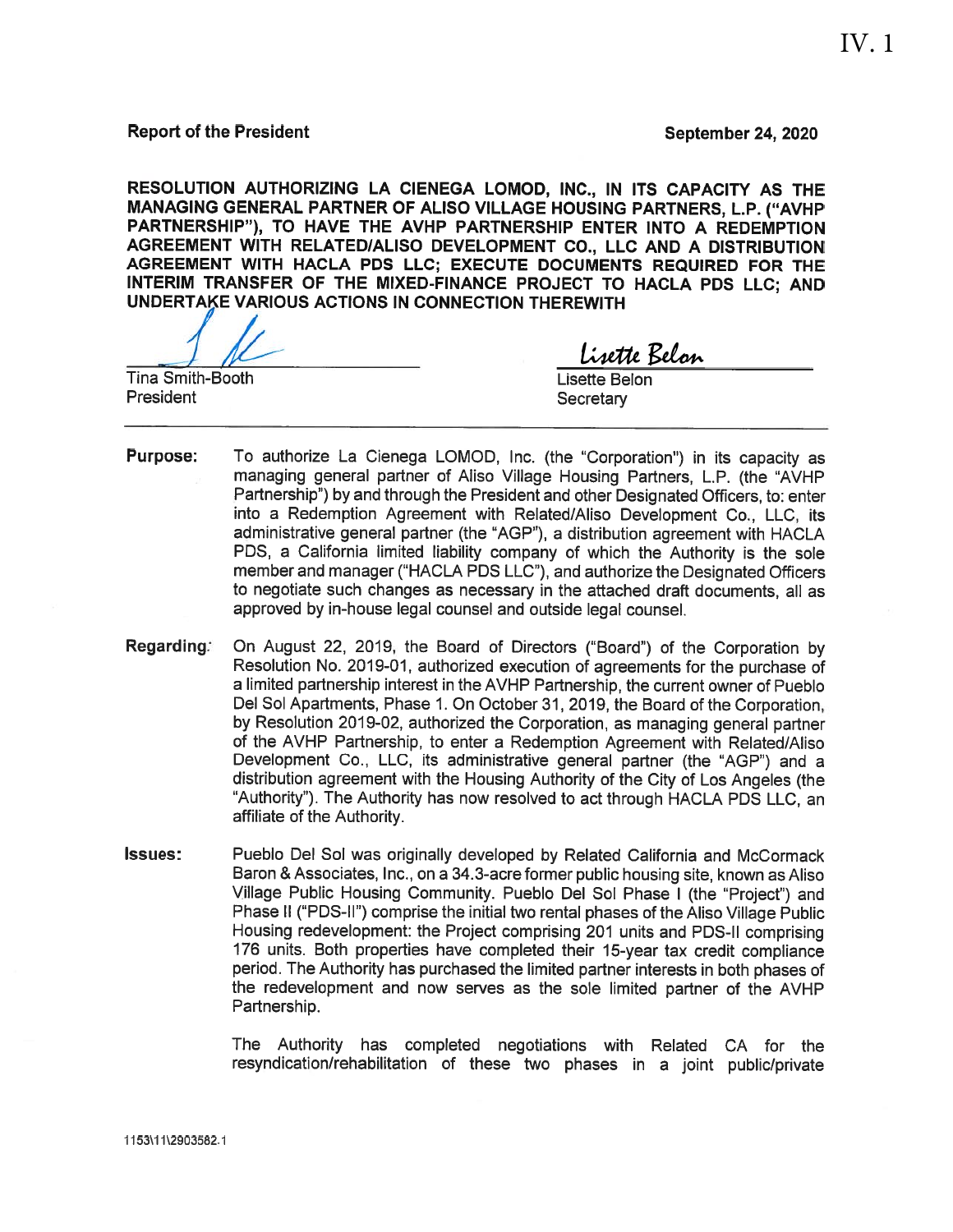partnership. By Resolution 9536 the Authority approved the Disposition and Development Agreements for the Project, including a draft ground lease. acquisition loan documents and purchase and sale agreement.

The Authority has now approved an amendment to DDA to update specific deal terms; authorized an interim transfer of the Project, and assignment of Project documents, from the AVHP Partnership to HACLA PDS LLC (the "Interim Transfer"), and authorized the subsequent sale of the Project by HACLA PDS LLC to Pueblo del Sol I Housing Partners, L.P. ("PDS I Partnership") to implement the anticipated resyndication and other financing of the Project (the "Financial Closing").

#### **Deal Structure**

In order to ensure that the Corporation does not need to disaffiliate, to ensure the Authority receives 100% of sales proceeds, and to account for tax structuring purposes, the following mechanism will be utilized for conveyance of the Project: Prior to the Financial Closing, the AVHP Partnership, which includes the Authority as the limited partner, will distribute the rights, titles, and interest in the improvements on the property to HACLA PDS LLC pursuant to a distribution agreement. Just prior to this, the Related CA-affiliated entity that is the for-profit administrative general partner will exit the AVHP Partnership under a redemption agreement in order for the transfer of the Project to the PDS | Partnership to qualify for acquisition tax credits. After a short duration of approximately one week, at the Financial Closing, HACLA PDS LLC will sell the improvements to the PDS I Partnership at the appraised price. Simultaneously with this conveyance of the improvements to the PDS I Partnership, the ground lease between HACLA PDS LLC and the Authority will be terminated, and the Authority will enter into a new ground lease with PDS I Partnership.

The AVHP Partnership is structured with the Corporation acting as the managing general partner, the AGP acting as the Administrative General Partner, and the Authority acting as the limited partner. Currently, the ownership interests of AVHP Partnership are as follows: the Corporation has a 0.005% interest in the AVHP Partnership, the AGP has a 0.005% interest in the AVHP Partnership, and the Authority has a 99.99% interest in the AVHP Partnership.

#### **Mixed Finance Documents**

Development of the Project was partially financed with HOPE VI funds and syndicated in a mixed finance transaction in 2002 involving the execution of a mixed finance amendment to consolidated annual contributions contract, a declaration of trust and partial release of declaration of trust, an amended and restated ground lease, a memorandum of ground lease, a regulatory and operating agreement, AFR loan documents, zero interest loan documents, and a CTCAC regulatory agreement (the "Mixed Finance Documents"). Due to the timing of the recordation of a subdivision map and other factors, the legal description attached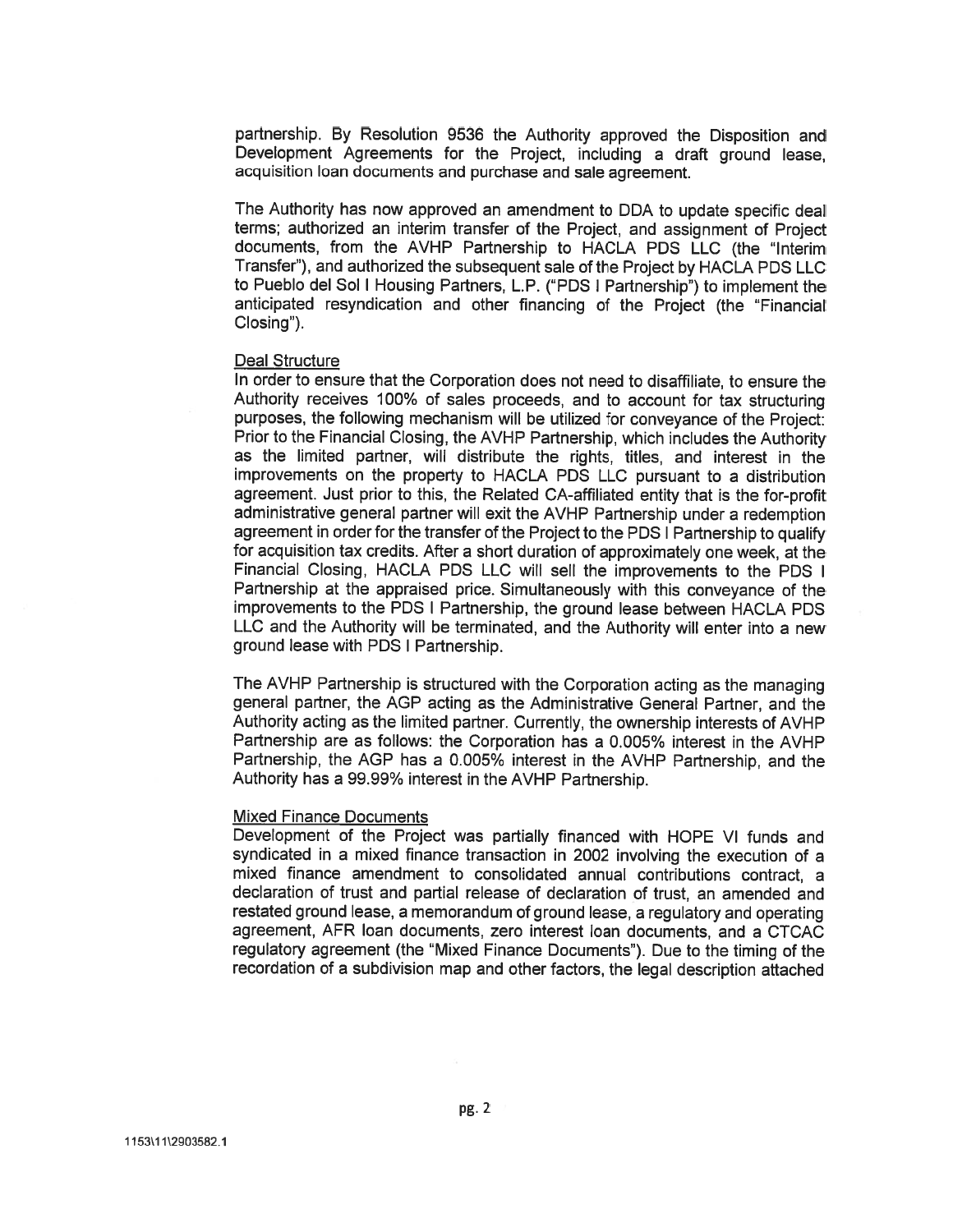to the Mixed Finance Documents no longer completely describe the real property underlying the Project.

## Interim Transfer.

As part of the interim transfer, the AVHP Partnership along with HACLA PDS LLC will amend the Mixed Finance Documents to conform the legal description to the final legal description of the Property, pursuant to an amendment to Mixed Finance Amendment to Annual Contributions Contract executed by the Authority and HUD. As part of the interim transfer, the AVHP Partnership will also execute a grant deed to HACLA PDS LLC for the improvements, and will assign to HACLA PDS LLC all documents related to the Project, including but not limited to the ground lease, tenant leases and all contracts associated with the Project.

After the Interim Transfer and Financial Closing, the Corporation will work with Related CA to dissolve the AVHP Partnership which will have transferred its major asset, the Project, and will have served its purpose as owner of the mixed-finance project.

Key documents for the Interim Transfer are listed in the key document chart attached to this Board Report as Attachment 2.

**Funding:** The Chief Administrative Officer confirms the following:

> Source of Funds: No additional funding will be provided by the Corporation or AVHP Partnership in connection with the Interim Transfer except for the cost of property and liability insurance for approximately one week before the Financial Closing and possible transfer tax upon the transfer of the Project from AVHP to HACLA PDS LLC. While staff will engage with the title company and the assessor further on this issue for transfer tax exemption, an amount should be budgeted as a contingent cost of approximately \$165,312. Funds are available from uncommitted Rent Subsidy proceeds.

> Budget and Program Impact: The necessary funds to pay for these expenses will be made available and included in the corresponding HACLA budget year for FY2020.

- CEQA: The Authority determined in November 2019 that the Project is exempt from the requirements of CEQA pursuant to the following Categorical Exemptions found in the Guidelines for CEQA, California Code of Regulations Title 14, and Chapter 3, each of which is independently sufficient to exempt the entire Project from CEQA. No further environmental review is required for the Authority's recommended actions because based on the project record there has been no change to the proposed rehabilitation or substantial changes in circumstances or new information that would warrant subsequent environmental analysis in accordance with CEQA, including but not limited to Public Resources Code section 21166 and State CEQA Guidelines sections 15162, 15163 and 15164.
- **NEPA:** Pursuant to 24 CFR Part 58, the City of Los Angeles, through its Housing and Community Investment Department, served as the environmentally responsible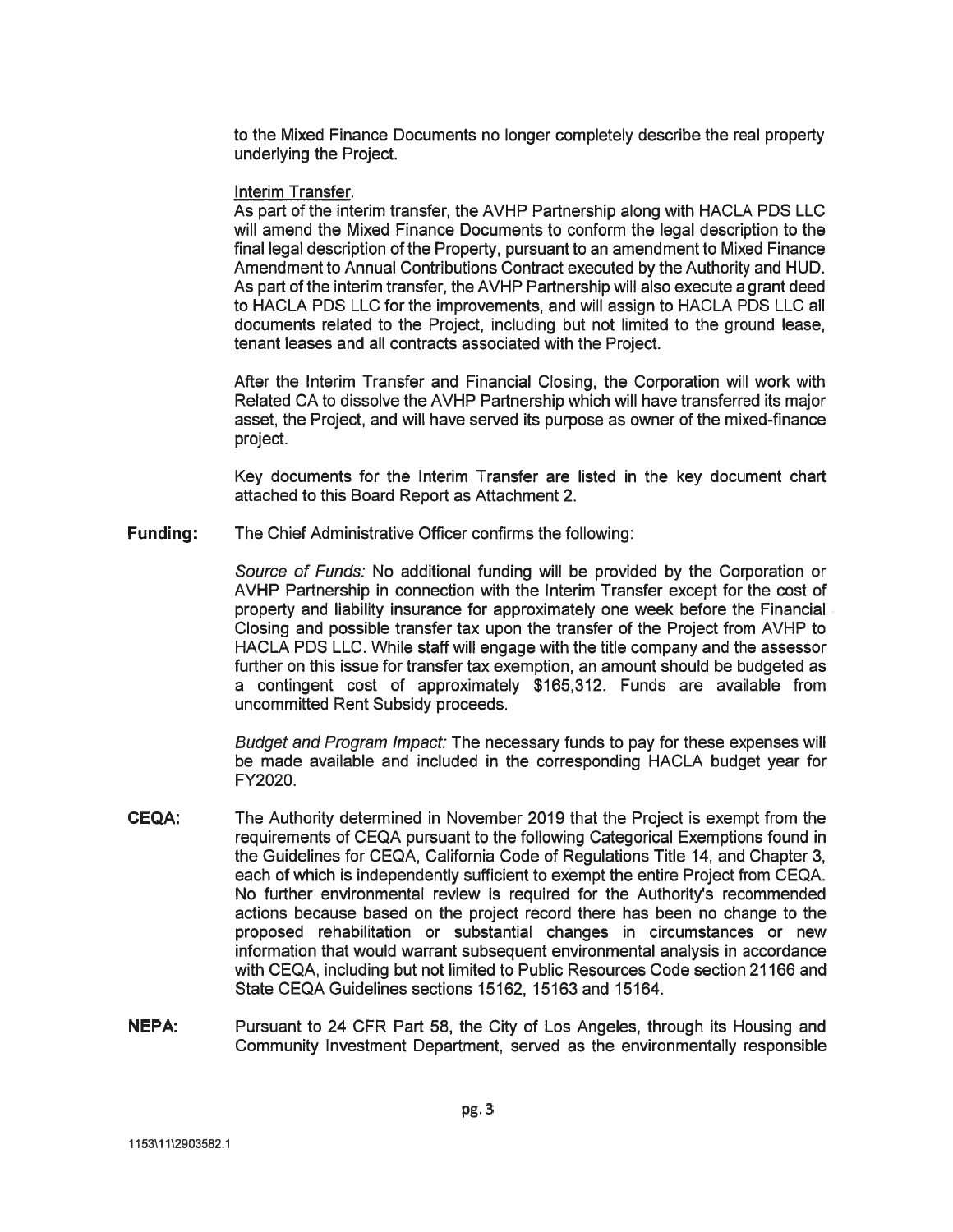entity for the Project and determined that the Project is Categorically Excluded per 24 CFR 58.35(a), and subject to laws and authorities at 24 CFR 58.5.

**Section 3:** AVHP Partnership will comply with all Section 3 requirements imposed upon it by the Authority and will ensure that employment and other economic opportunities generated by the HUD financial assistance shall, to the greatest extent feasible, and consistent with existing Federal, State, and local laws and regulations, be directed toward qualified low and very low-income persons, and to business concerns which provide economic opportunities to low and very low-income persons and will comply with the implementing regulations at 24 CFR Part 135 or any applicable successor regulations, as well as the terms negotiated in the relevant agreements herein.

#### **Attachments:**

- 1. Resolution
- 2. Summary of Key Transaction Documents
- 3. Draft Transaction documents
	- a. Distribution Agreement
	- b. Mixed Finance Amendment to Consolidated Annual Contributions Contract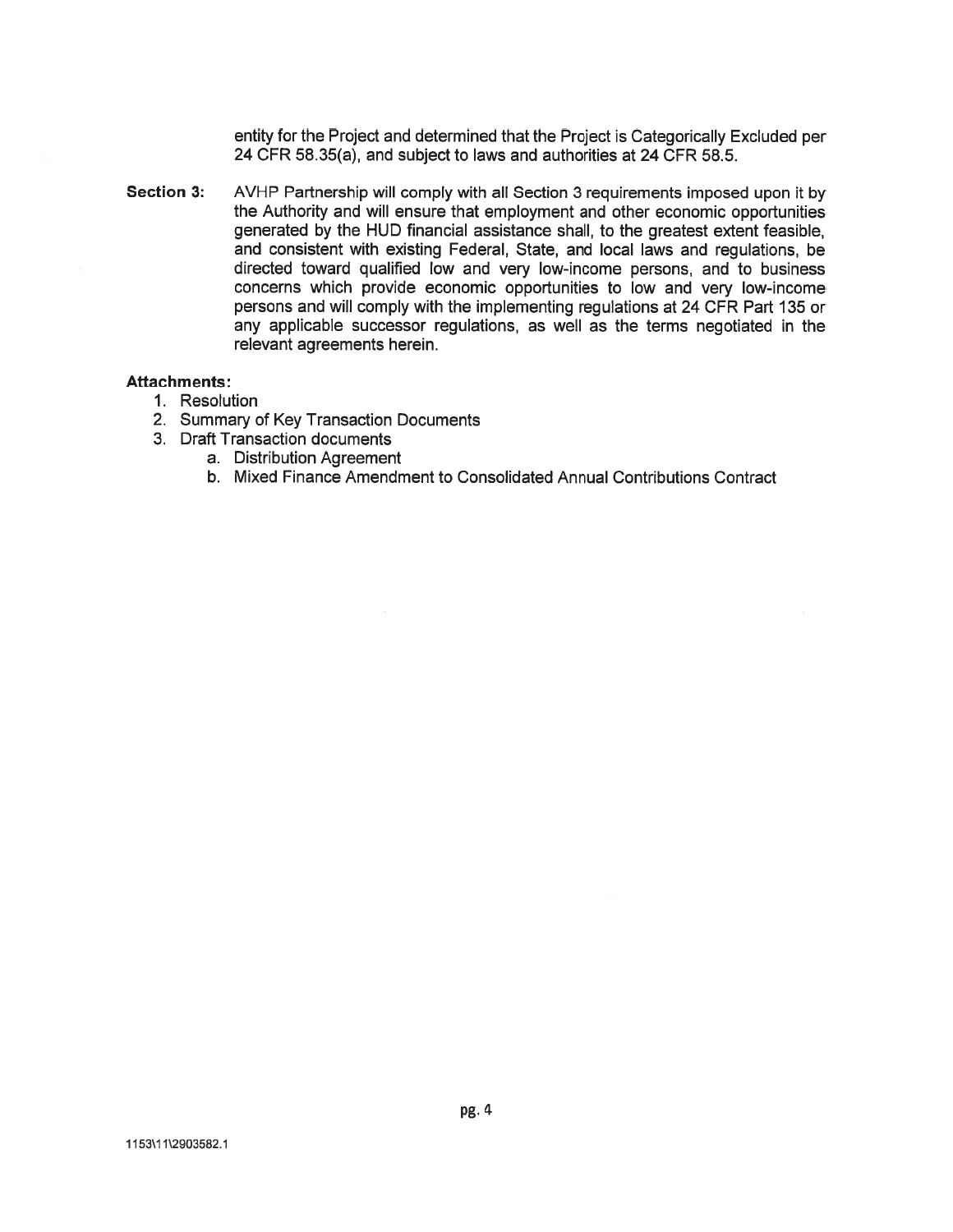## RESOLUTION NO.

# RESOLUTION AUTHORIZING LA CIENEGA LOMOD. INC.. IN ITS CAPACITY AS THE MANAGING GENERAL PARTNER OF ALISO VILLAGE HOUSING PARTNERS. L.P. ("AVHP PARTNERSHIP"), TO HAVE THE AVHP PARTNERSHIP ENTER INTO A REDEMPTION AGREEMENT WITH RELATED/ALISO DEVELOPMENT CO., LLC AND A DISTRIBUTION AGREEMENT WITH HACLA PDS LLC; EXECUTE DOCUMENTS REQUIRED FOR THE INTERIM TRANSFER OF THE MIXED-FINANCE **PROJECT TO HACLA PDS LLC: AND UNDERTAKE VARIOUS ACTIONS IN CONNECTION THEREWITH**

WHEREAS, at a duly constituted meeting held on September 24, 2020, the following resolutions were adopted by the Board of Directors (the "Board") of La Cienega LOMOD, Inc., a California nonprofit public benefit corporation (the "Corporation"):

**WHEREAS, the Corporation is the managing general partner of Aliso Village Housing** Partners, L.P., a California limited liability company (the "AVHP Partnership");

WHEREAS, in this resolution, when it states that the AVHP Partnership shall act, the Board is authorizing such action on behalf of the Corporation, as the managing general partner of the AVHP Partnership, and deems such action to be in the best interest of the AVHP Partnership:

**WHEREAS, Pueblo Del Sol Apartments, Phase I (the "Project") and Phase II, a public** housing redevelopment project, was developed on a 34.3-acre site, formerly known as Aliso Village Public Housing Community, located in the Boyle Heights neighborhood east of downtown Los Angeles, and it is anticipated that the Project will be re-syndicated, rehabilitated, and converted through the Rental Assistance Demonstration Program ("RAD Program") administered by the U.S. Department of Housing and Urban Development ("HUD"), and close of escrow on the Project (the "the Financial Closing") is expected to occur shortly;

**WHEREAS**, the Housing Authority of the City of Los Angeles, a public body, corporate and politic ("Authority") is the fee owner of the real property underlying the Project (the "Property"), and the AVHP Partnership is the owner of a leasehold interest on the Property and a fee interest on the improvements on the Property (the "Improvements");

WHEREAS, the AVHP Partnership desires to enter into a redemption agreement with Related/Aliso Development Co., LLC, the administrative general partner of the AVHP Partnership, pursuant to which the administrative general partner of the AVHP Partnership will exit the AVHP Partnership (the "Redemption Agreement");

WHEREAS, the AVHP Partnership desires to enter into a distribution agreement (the "Distribution Agreement") pursuant to which the AVHP Partnership will convey a leasehold interest in the Property and a fee interest in the Improvements to HACLA PDS LLC, a California limited liability company of which the Authority is the sole member (the "HACLA LLC"), the close of escrow for which (the "Interim Transfer") is anticipated to occur approximately one week before the Financial Closing;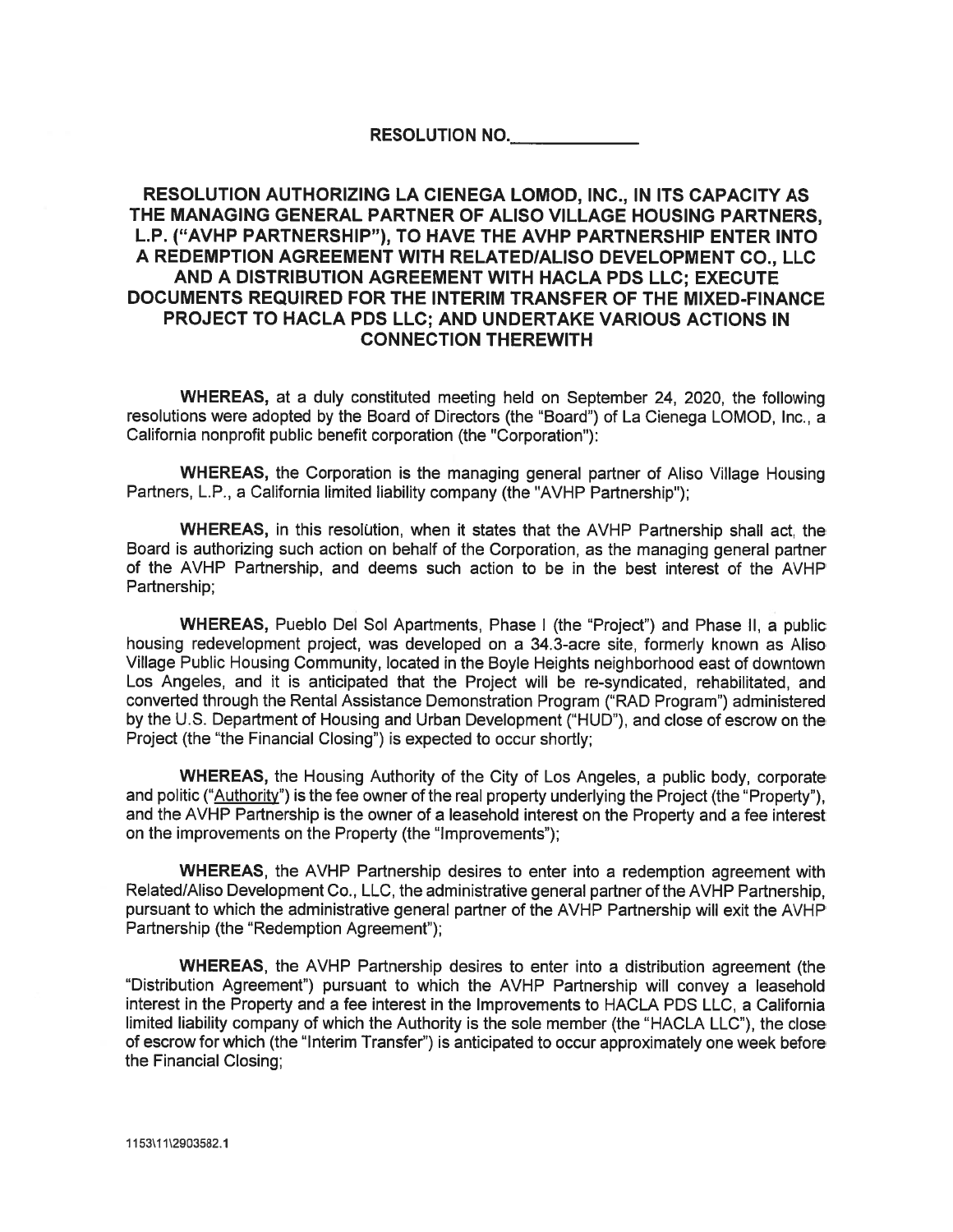**WHEREAS, development of the Project was partially financed with HOPE VI funds and** syndicated in a mixed finance transaction in 2002 involving the execution of a mixed finance amendment to the consolidated annual contributions contract, a declaration of trust and partial release of declaration of trust, an amended and restated ground lease, a memorandum of ground lease, a regulatory and operating agreement, AFR loan documents, zero interest loan documents. and a CTCAC regulatory agreement (collectively, the "Mixed Finance Documents");

WHEREAS, due to the timing of the recordation of a subdivision map and other factors. the legal description attached to the Mixed Finance Documents no longer completely describes the real property underlying the Project (the "Property") and the AVHP Partnership desires in the Interim Transfer documents to amend certain Mixed Finance Documents to conform the legal descriptions to the final legal description of the Property:

WHEREAS, the AVHP Partnership desires also to enter into any and convevance documents necessary to convey to the HACLA LLC a leasehold interest in the Property and fee interest in the Improvements at the Interim Transfer, and enter into any and all agreements necessary to assign to the HACLA LLC all rights, interests, and obligations related to the Project, including but not limited to a grant deed, an amendment to the mixed finance amendment to the consolidated annual contributions contract, and assignments, assumptions, and/or amendments of declaration of trust and partial release of declaration of trust, amended and restated ground lease, memorandum of ground lease, regulatory and operating agreement. AFR loan documents, zero interest loan documents, CTCAC regulatory agreement assignment, and project documents such as the management contract, management plan, services agreements, and tenant lease (collectively, the "Interim Transfer Documents");

WHEREAS, after the transfer of the Project from the AVHP Partnership to HACLA LLC and the subsequent transfer to Pueblo del Sol I Housing Partners, L.P. upon the conclusion of the Financial Closing, the Corporation as the managing general partner of the AVHP Partnership. with the assistance of The Related Companies of California as the sole member of the former administrative general partner, will wind up and dissolve the AVHP Partnership, whose purpose as owner of the Project as a mixed-finance project shall have been completed; and

**WHEREAS, the AVHP Partnership desires to execute any and all documents as may be** necessary to complete such dissolution (the "AVHP Dissolution Documents").

NOW, THEREFORE, BE IT RESOLVED that the Board hereby authorizes each Designated Officer, as specified below, or his/her designee, to execute the Redemption Agreement, the Distribution Agreement, the Interim Transfer Documents, and the AVHP Dissolution Documents, and to execute such other documents and take such other actions as may be contemplated in this Resolution, including but not limited to any additional agreements, documents, instruments or amendments, as approved by legal counsel, and authorizes any Designated Officer or his/her designee to execute such other documents and take any and all other such actions as may be contemplated by this Resolution or any previous resolution of the AVHP Partnership, as approved by legal counsel, as such Designated Officer may deem necessary or appropriate, and to address any issues arising with respect to the foregoing subsequent to the Financial Closing.

BE IT FURTHER RESOLVED that all actions taken by the Designated Officers and the other officers and agents of the Corporation with respect to the foregoing are hereby approved, confirmed and ratified.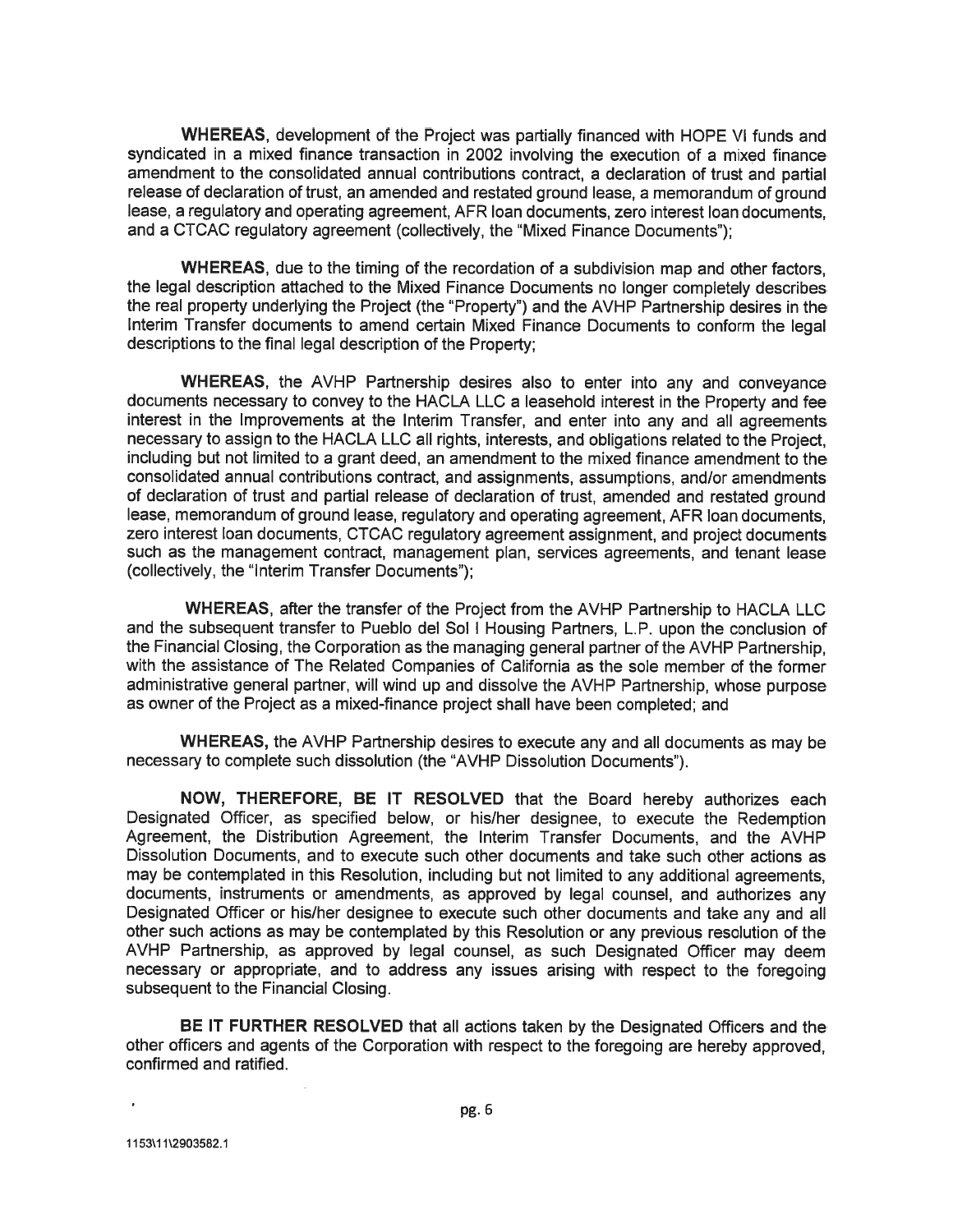BE IT FURTHER RESOLVED that the "Designated Officers" of the Corporation referred to herein are as follows:

**Name** Tina Smith-Booth Patricia Kataura Lisette Belon

**Title** President Treasurer Secretary

BE IT FURTHER RESOLVED that this Resolution shall take effect immediately.

APPROVED AS TO FORM:<br>JAMES JOHNSON

LA CIENEGA LOMOD, INC.

 $BY:$ 

GENERAL COUNSEL

BY:<br>CHAIR

DATE ADOPTED: <u>\_\_\_\_\_\_\_\_\_\_\_\_\_\_\_\_\_\_\_\_\_</u>\_\_\_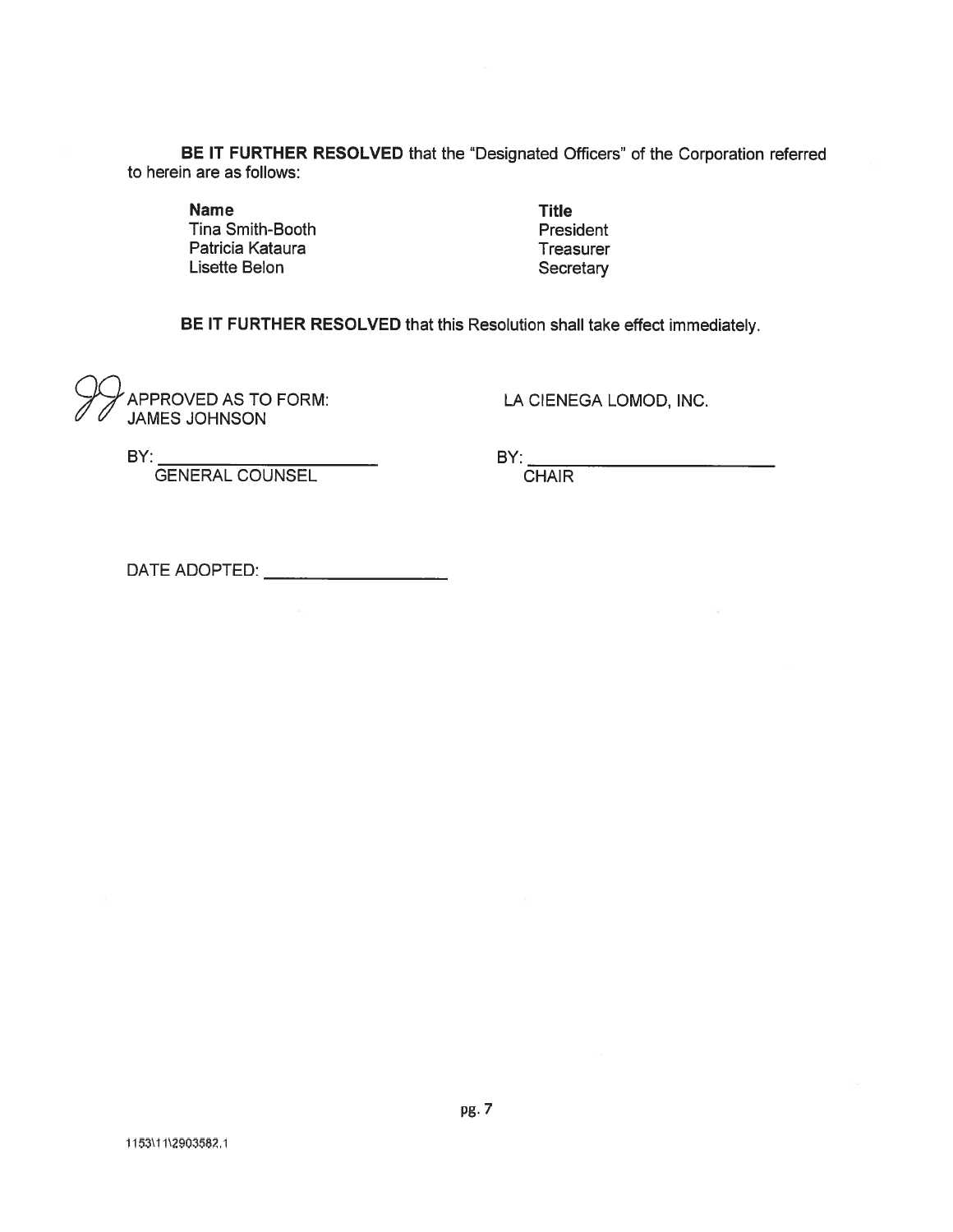| ALISO VILLAGE HOUSING PARTNERS, L.P.<br><b>BOARD MEETING DOCUMENTS</b><br>PUEBLO DEL SOL I | DESCRIPTION<br>RECORDABLE       | This agreement provides for the exit of Related/Aliso Development<br>serves as the administrative general partner of AVHP Partnership.<br>Partnership"). Related/Aliso Development Co., LLC currently<br>Co., LLC from Aliso Village Housing Partners, L.P. ("AVHP<br>$\tilde{\mathbf{z}}$ | HACLA PDS LLC. Such interest includes a leasehold interest in the<br>property and a fee interest in the improvements on the property. It is<br>grant deed to HACLA PDS LLC for the improvements and assign<br>the existing amended and restated ground lease, TCAC regulatory<br>pursuant to this document that AVHP Partnership will execute a<br>Partnership's interest in the project, from AVHP Partnership to<br>agreement, and other documents pertaining to the project.<br>specifically, it provides for the distribution of the AVHP<br>This Agreement provides for the Interim Transfer. More<br>$\tilde{\mathbf{z}}$ | Conveyance document through which AVHP Partnership conveys<br>to HACLA PDS LLC a fee interest in the improvements on the<br>property<br><b>Yes</b> | project related documents to HACLA PDS LLC, and HACLA PDS<br>In the Interim Transfer, AVHP Partnership will assign a number of<br>agreement, amended and restated ground lease and memorandum<br>of lease, AFR loan documents, zero interest loan documents, and<br>assumptions, and amendments of declaration of trust and partial<br>release of prior declaration of trust, regulatory and operating<br>assumption is accomplished by execution of assignments,<br>LLC will assume these documents. This assignment and<br>TCAC regulatory agreement.<br>Yes | AVHP Partnership will also assign to HACLA PDS LLC a number<br>management plan, services agreements, and tenant lease<br>of project documents such as the management contract,<br>ž |
|--------------------------------------------------------------------------------------------|---------------------------------|--------------------------------------------------------------------------------------------------------------------------------------------------------------------------------------------------------------------------------------------------------------------------------------------|---------------------------------------------------------------------------------------------------------------------------------------------------------------------------------------------------------------------------------------------------------------------------------------------------------------------------------------------------------------------------------------------------------------------------------------------------------------------------------------------------------------------------------------------------------------------------------------------------------------------------------|----------------------------------------------------------------------------------------------------------------------------------------------------|----------------------------------------------------------------------------------------------------------------------------------------------------------------------------------------------------------------------------------------------------------------------------------------------------------------------------------------------------------------------------------------------------------------------------------------------------------------------------------------------------------------------------------------------------------------|-------------------------------------------------------------------------------------------------------------------------------------------------------------------------------------|
|                                                                                            | SIGNATORIES                     | Aliso Village Housing Partners,<br>Development Co., LLC, La<br>Cienega LOMOD, Inc.<br>L.P., Related/Aliso                                                                                                                                                                                  | Aliso Village Housing Partners,<br>L.P., HACLA PDS LLC                                                                                                                                                                                                                                                                                                                                                                                                                                                                                                                                                                          | Aliso Village Housing Partners,<br>$\ddot{H}$                                                                                                      | L.P., and Housing Promise<br>includes HACLA, HACLA<br>Village Housing Partners,<br>Varies by document, and<br>PDS LLC, HUD, Aliso<br>Corporation                                                                                                                                                                                                                                                                                                                                                                                                               |                                                                                                                                                                                     |
|                                                                                            | <b>DOCUMENT/</b><br><b>ITEM</b> | Redemption Agreement                                                                                                                                                                                                                                                                       | Distribution Agreement                                                                                                                                                                                                                                                                                                                                                                                                                                                                                                                                                                                                          | <b>Grant</b> Deed                                                                                                                                  | Assignments, Assumptions, and/or<br>Amendments                                                                                                                                                                                                                                                                                                                                                                                                                                                                                                                 |                                                                                                                                                                                     |
|                                                                                            | TAB                             | $\ddot{ }$                                                                                                                                                                                                                                                                                 | $\vec{p}$                                                                                                                                                                                                                                                                                                                                                                                                                                                                                                                                                                                                                       | ကိ                                                                                                                                                 | $\vec{r}$                                                                                                                                                                                                                                                                                                                                                                                                                                                                                                                                                      |                                                                                                                                                                                     |

1153/11/2906133.2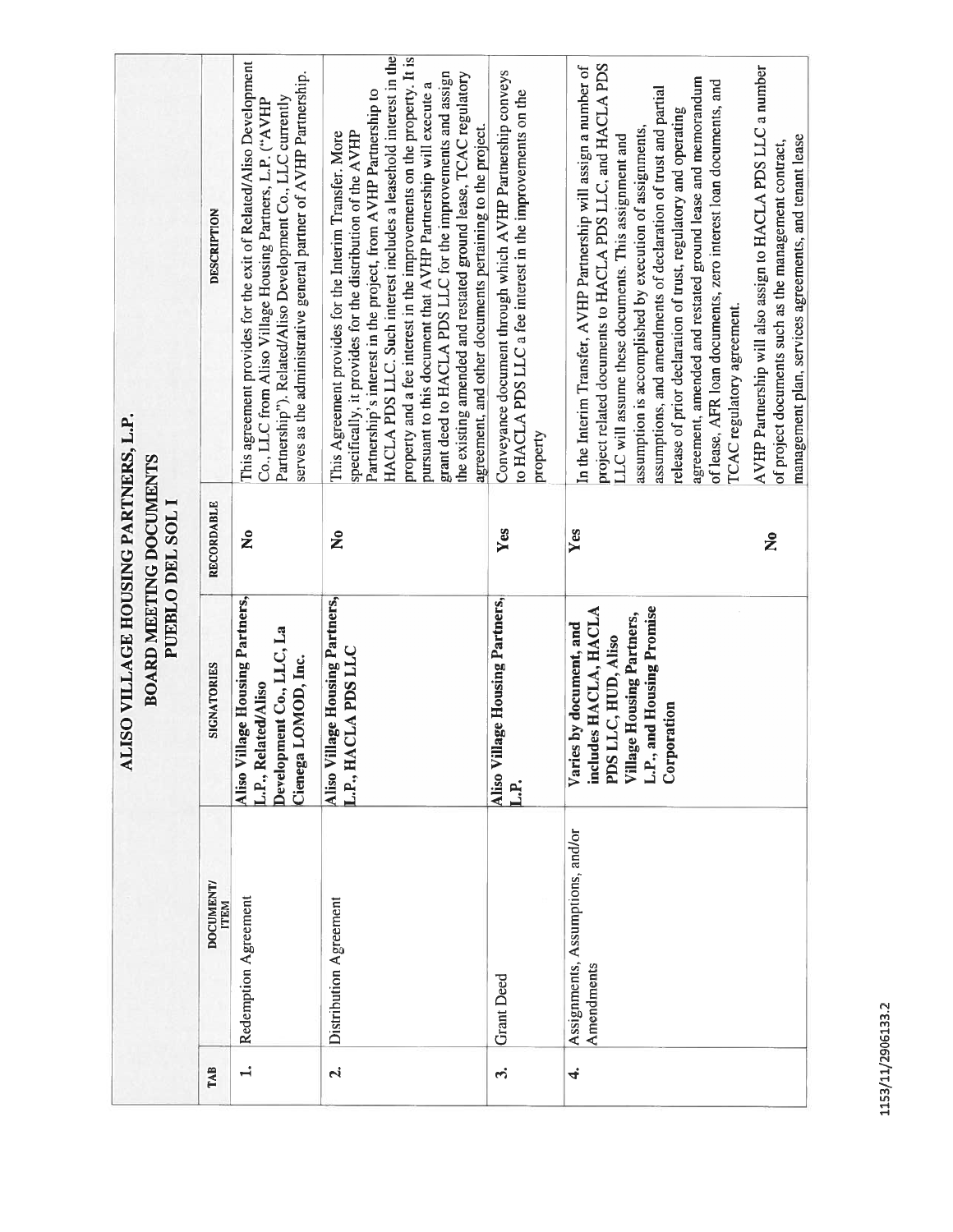## **DISTRIBUTION AGREEMENT (Pueblo del Sol I)**

This Distribution Agreement (this "**Agreement**") is made and entered into as of October \_\_\_, 2020, by and between ALISO VILLAGE HOUSING PARTNERS, L.P., a California limited partnership (the "**Partnership**"), and HACLA PDS LLC, a California limited liability company ("**HACLA LLC**" and together with the Partnership, the "**Parties**"), with reference to the following recitals of fact:

# **R E C I T A L S**

A. Pursuant to that certain Agreement for Purchase of Limited Partnership Interest and Other Assets dated as of September 18, 2019, the Housing Authority of the City of Los Angeles, a public body, corporate and politic, the sole member of HACLA LLC ("**Sole Member**") as of November 14, 2019 acquired a 99.99% limited partner interest in and became the sole limited partner of the Partnership;

B. Pursuant to that certain Redemption Agreement, executed concurrently with this Agreement, between the Partnership and Related/Aliso Development Co., LLC, as administrative general partner (the "**AGP**"), the Partnership intends to redeem the general partner interest of the AGP, upon which La Cienega LOMOD, Inc., the managing general partner of the Partnership, shall became the sole general partner of the Partnership;

C. Sole Member owns the fee interest in the land (the "**Land**") underlying the mixedfinance housing development known as Pueblo del Sol Phase I, and is the ground lessor under a ground lease to the Partnership (the "**Ground Lease**");

D. Subject to the Ground Lease, the Partnership owns a leasehold interest in the Land and a fee interest in the improvements located in Pueblo del Sol Phase I, which leasehold interest and improvements are more fully described in **EXHIBIT A** attached hereto and incorporated herein by reference (collectively, the "**Apartment Development**");

E. The Partnership desires to distribute (the "**Distribution**") all of the following property to HACLA LLC (collectively, the "**Property**"):

i. Partnership's right, title and interest in the ground leasehold estate in the Land pursuant to the Ground Lease and any right, title and interest in any sublease of adjacent land as described in the DDA, as defined below (the "**Sublease**"), as applicable;

ii. all right, title and interest of Partnership in and to all buildings, structures, parking areas, sidewalks, landscaping and other improvements located on the Land (collectively, the "**Improvements**");

iii. all right, title and interest of Partnership in and to all furniture, fixtures, equipment, machinery, building materials, supplies, inventory and other tangible property owned by Partnership and located on the Land (collectively, "**Personalty**");

iv. all right, title, interest and estate of Partnership in, to and under all leases and rental agreements permitting occupancy or use of any apartment unit or other space in the Improvements (collectively, "**Leases**"), including unapplied refundable security deposits plus any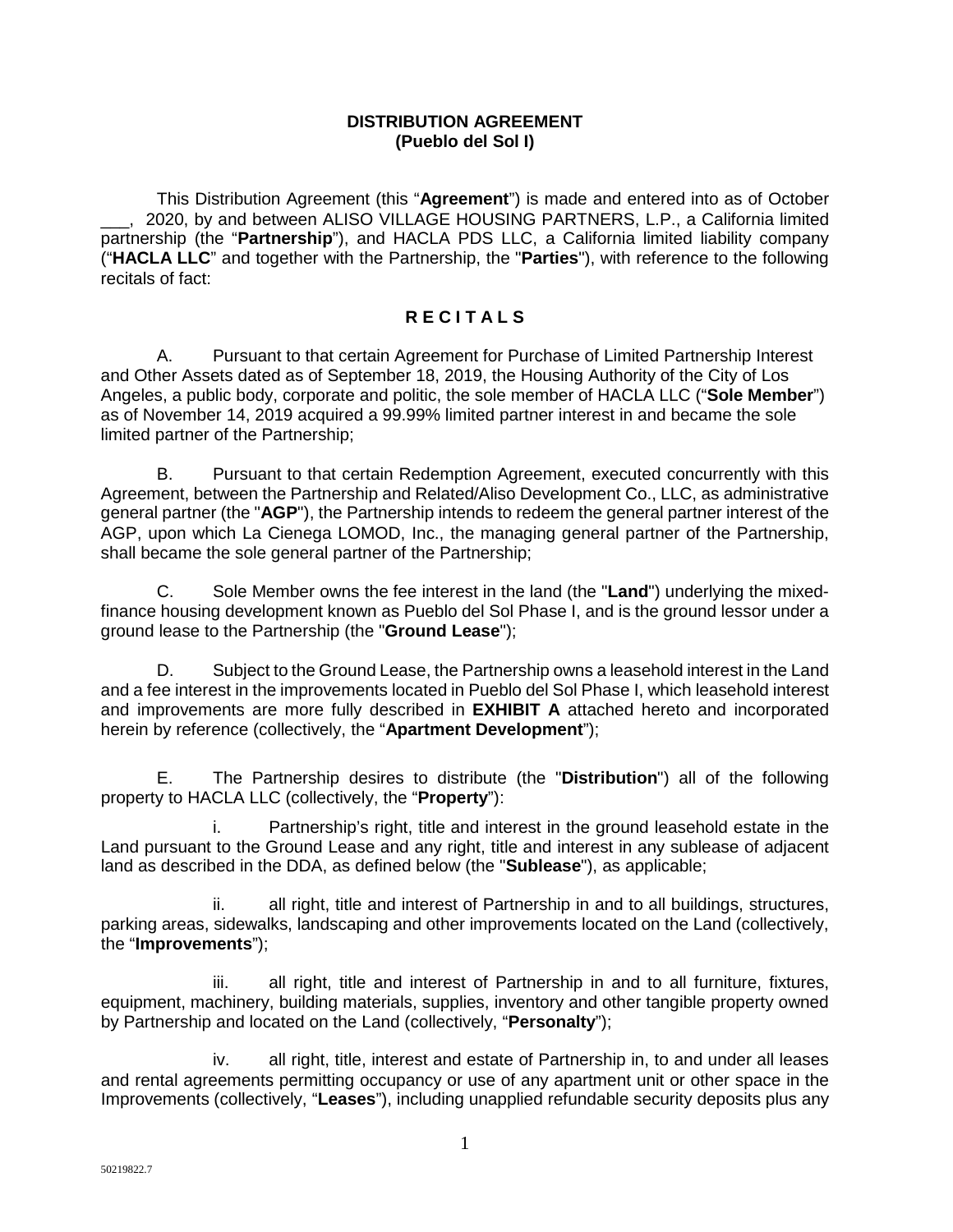interest earned thereon to the extent required to be maintained by applicable law; all guaranties of Leases, if any; and all rents due under Leases (collectively, "**Rents**") allocable to the period after the Distribution Close of Escrow;

v. all right, title and interest of Partnership in and to (a) all transferable permits, licenses, approvals, utility rights, development rights and similar rights related to the Property, if any, whether granted by governmental authorities or private persons, (b) all telephone numbers now serving the Apartment Development, (c) all assignable warranties and guaranties covering all or any part of the Property, (d) the names "Aliso Village," and "Pueblo del Sol" (collectively, the "**Intangibles**"), and (e) all Service Contracts, as defined below;

vi. all agreements, documents and recorded restrictions executed with or subject to the approval of the U.S. Department of Housing and Urban Development ("**HUD Documents**");

vii. the Regulatory Agreement with the California Tax Credit Allocation Committee (the "**TCAC Agreement**"), the Low-Income Housing Tax Credit Application, the Tax Exempt Reservation Letter, and the initial Internal Revenue Service Form 8609 for each building in the Apartment Development (collectively, the "**Tax Credit Documents**"); and

viii. all tenant files and other tenant records for any period from and after the placed in service date of the Apartment Development (the "**Tenant Records**", and collectively with the Tax Credit Documents, the "**Records**").

ix. As used herein, "**Service Contracts**" means all contracts to which Partnership is a party relating to the operation, maintenance or management of the Property, including any agreements for electric, gas, telephone, cable television, security alarm monitoring, sewer, trash collection or similar services, supply contracts, leasing brokerage agreements, and insurance which the Partnership and HACLA LLC shall have agreed will be assigned to HACLA LLC under this Agreement.

F. The transfer of the Property contemplated by this Agreement is referred to in this Agreement as the "Transaction."

NOW, THEREFORE, with respect to the foregoing recitals, the mutual covenants and agreements contained herein, and for other good and valuable consideration, the receipt and sufficiency of which is hereby acknowledged, the Parties hereto agree as follows:

## **A G R E E M E N T**

1. Incorporation of Recitals. The foregoing recitals shall be a part of this Agreement and are hereby fully incorporated herein.

2. Distribution Date. The "**Distribution Date**" shall mean the date upon which the Distribution occurs after the fulfillment or waiver of the Distribution Conditions, as defined below.

3. Mutual Conditions Precedent to Distribution: The following are conditions precedent to the obligations of both Parties to effectuate the Distribution (collectively, the "**Distribution Conditions**"):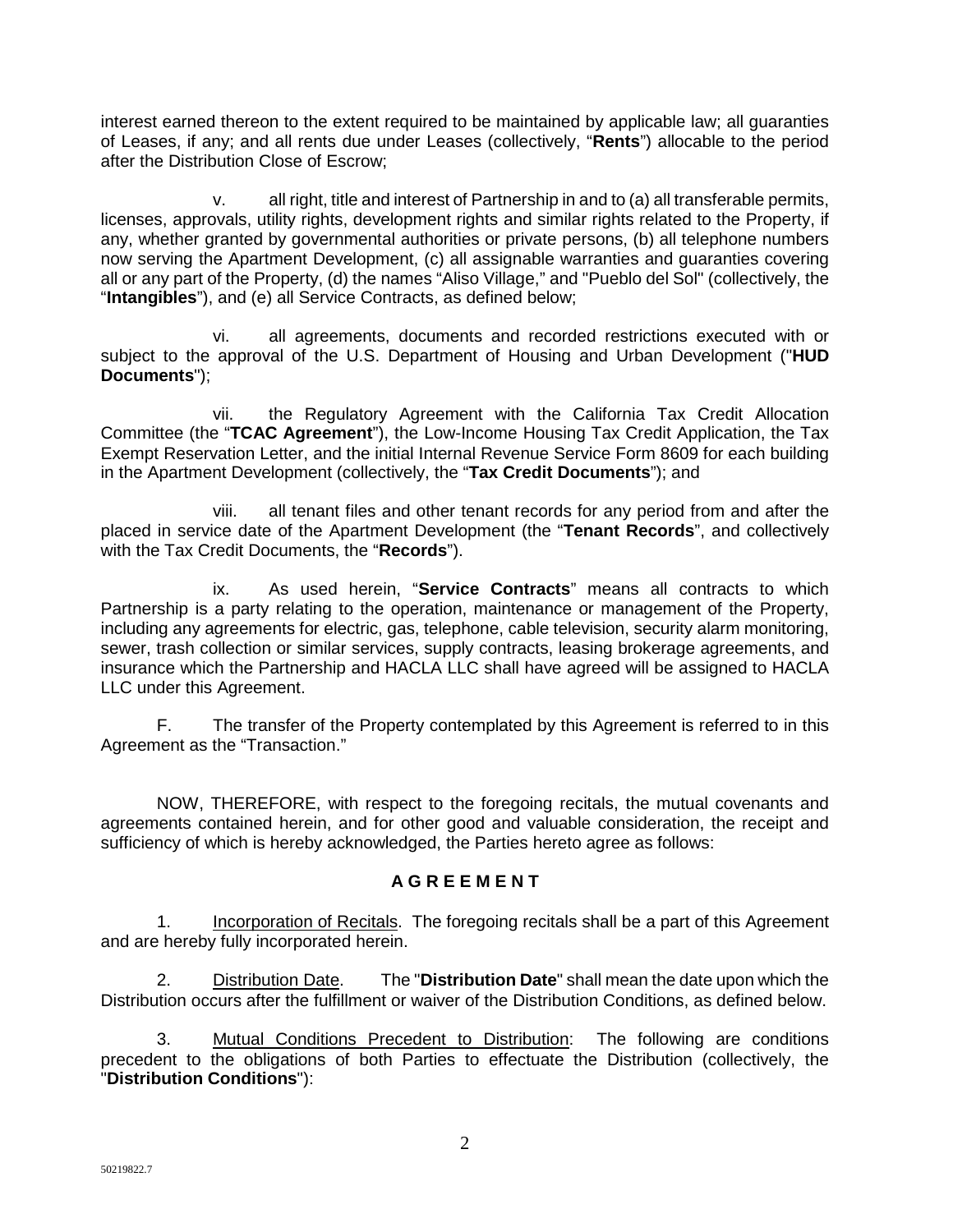(a) The written approval of HUD, the Authority and Aliso Village Housing Corporation, as parties to the financing and regulatory documents recorded against the Project, TCAC, and if applicable, LAUSD (collectively, the "**Approvals**") shall have been obtained; and

(b) The Redemption of the AGP partnership interest shall have occurred under the Redemption Agreement and the Partnership shall have filed an LP-2 with the California Secretary of State.

(c) All conditions to Closing (as defined in the DDA) set forth in Article 3 of that certain Disposition and Development Agreement dated November 13, 2019 executed by the Authority and Pueblo del Sol I Housing Partners, L.P. (the "**DDA**") shall have been satisfied or waived in writing, except for the deposit into escrow of funds required for the Closing and the recordation of documents to be recorded upon the Closing.

The conditions set forth in this Section 3 shall be satisfied by the Distribution Date or such other dates as may be agreed upon by the Parties, unless both Parties waive the condition in writing. In the event a Distribution Condition does not occur by such date, then the Partnership or HACLA LLC may terminate this Agreement upon written notice to the other party without further liability under this Agreement.

4. Conditions to HACLA LLC Obligation to Accept Distribution. In addition to the foregoing mutual conditions precedent to the Distribution, the following are conditions precedent to HACLA LLC's obligation to accept the Distribution of the Property and close escrow thereon:

(a) Property Condition. There shall have been no material adverse change in the condition of the Property or discovery of a physical condition that would materially adversely interfere with the purpose of the Distribution.

(b) Title Insurance. The Title Company, as defined below, is prepared to issue to HACLA LLC all title insurance reasonably required by HACLA LLC.

(c) Insurance. HACLA LLC, or its affiliate if required, shall have a commitment for such property, liability or other insurance as it may reasonably require as owner of the Apartment Development.

The conditions set forth in this Section 4 shall be satisfied by the Distribution Date or such other dates as may be agreed upon by the Parties, unless HACLA LLC waives the condition in writing. In the event a Distribution Condition does not occur by such date, then may terminate this Agreement upon written notice to the Partnership without further liability under this Agreement.

5. Property Distribution. On the Distribution Date and subject to the Distribution Conditions, the Partnership desires to distribute the Property to HACLA LLC, and HACLA LLC desires to accept the Property. The distribution of the Property will be completed through an escrow ("**Escrow**") to be opened with Fidelity National Title Insurance Company ("**Title Company** or "**Escrow Agent**").

(a) Partnership Deliveries. Partnership will deposit with the Escrow Agent the following items (collectively, the "**Partnership Documents**"):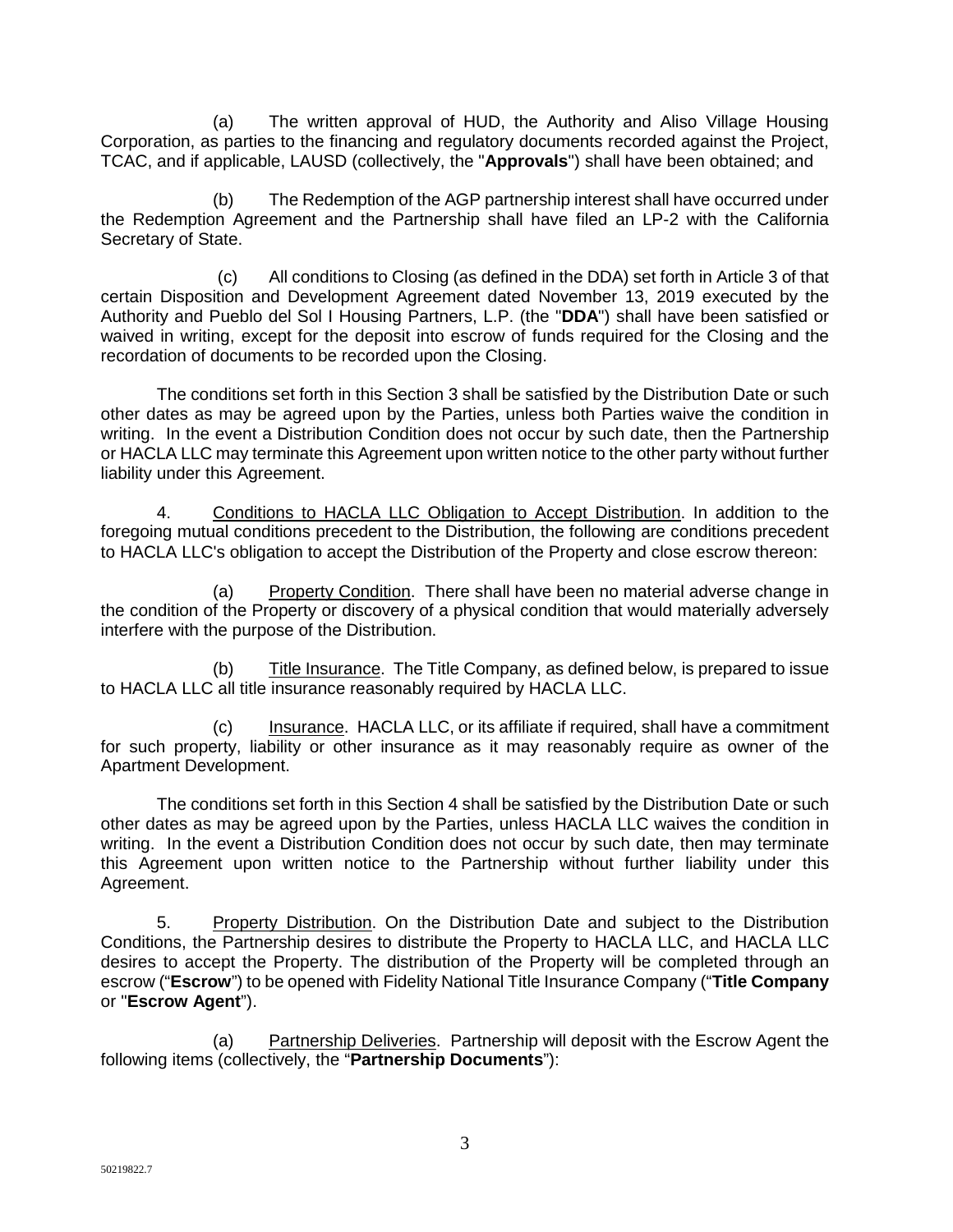(i) an assignment and assumption of lease, conveying to HACLA LLC, or affiliate, if required, a ground leasehold estate in the Land pursuant to the Ground Lease and in any adjacent sublease;

(ii) a grant deed, executed and acknowledged by Partnership, conveying to HACLA LLC fee simple title to the Improvements;

(iii) a bill of sale, executed by Partnership, conveying the Personalty to HACLA LLC free of any liens or encumbrances;

(iv) an assignment of leases and rents, executed and acknowledged by Partnership, conveying to HACLA LLC all right, title, interest and estate of Partnership in, to and under all Leases and all Rents;

(v) an assignment, executed by Partnership, conveying to HACLA LLC all right, title and interest of Partnership in, to and under the Intangibles and Service Contracts (the "**Assignment of Service Contracts**");

(vi) such documents as may be required by HUD in connection with the HUD Documents and/or the Approvals;

(vii) an executed and acknowledged assignment and assumption agreement approved by TCAC that assigns the TCAC Agreement to HACLA LLC;

(viii) an affidavit, dated the date of Distribution Close of Escrow and executed by an appropriate representative of Partnership under penalty of perjury, stating that Partnership is not a person with respect to whom withholding is required under Section 1445 of the Internal Revenue Code; and

(ix) such documents as Escrow Agent may reasonably require to establish the authority of Partnership to complete the Transaction.

(b) HACLA LLC's Deliveries. HACLA LLC will deposit with the Escrow Agent the following:

(i) such documents as may be required by HUD in connection with the HUD Documents and/or the Approvals;

(ii) an executed and acknowledged assignment and assumption agreement approved by TCAC that assigns the TCAC Agreement;

(iii) an assumption agreement, executed by HACLA LLC, assuming Partnership's obligations under the Leases;

(iv) an executed counterpart of the Assignment of Service Contracts;

(v) such documents as the Escrow Agent may reasonably require to establish the authority of HACLA LLC to complete the Transaction.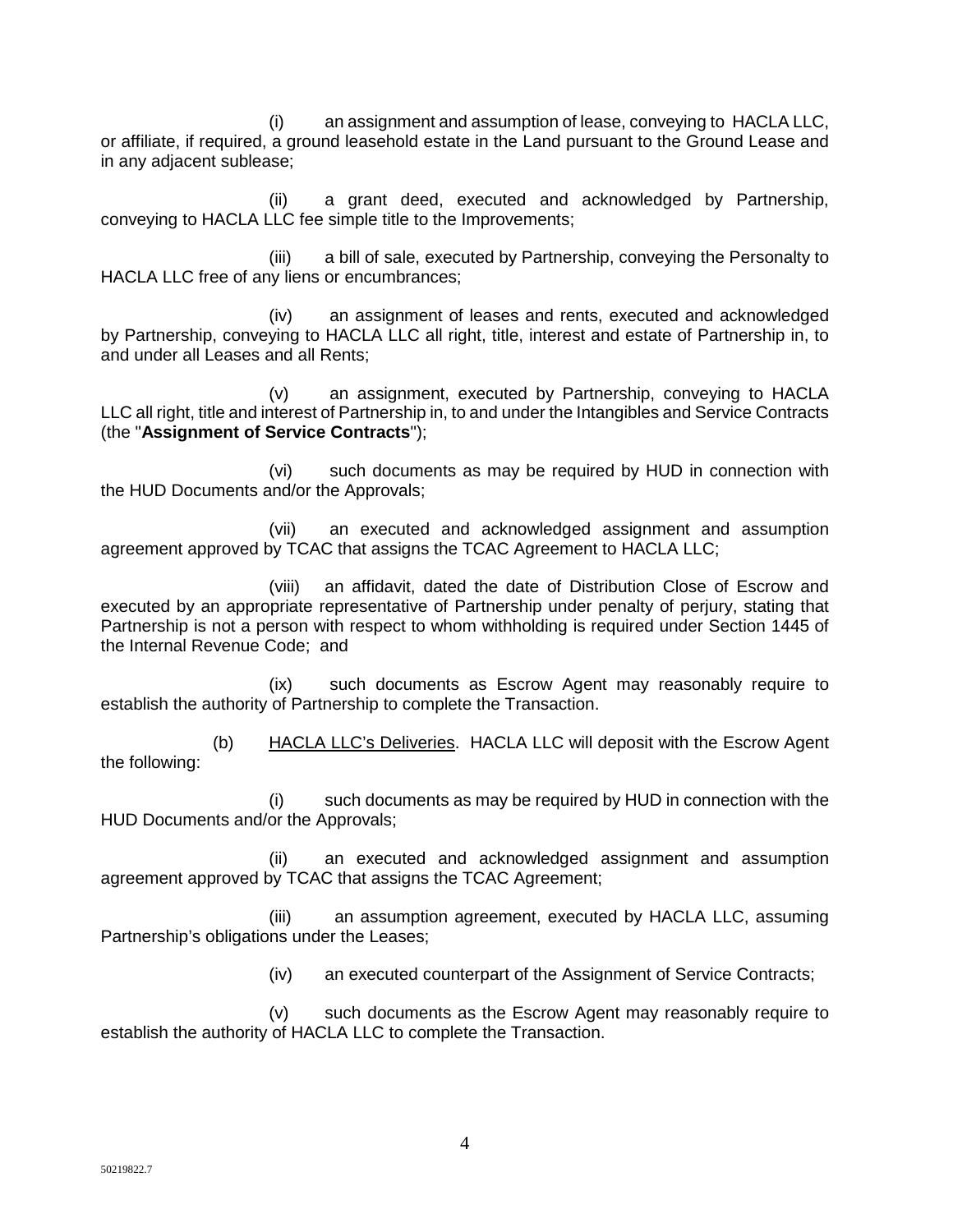6. Representations and Warranties. In order to induce HACLA LLC to enter into this Agreement and to complete the Transaction, Partnership represents and warrants to HACLA LLC that, as of the Distribution Close of Escrow:

(1) Partnership is a limited partnership duly organized and validly existing under the laws of the State of California. Partnership is the owner of a leasehold interest in the Land and fee title to the Improvements. Subject to the Approvals, Partnership has the authority and power to enter into this Agreement, to perform its obligations under this Agreement and to complete the Transaction as contemplated by this Agreement. Subject to the Approvals, Partnership has taken all action necessary to authorize the execution and delivery of this Agreement, the performance by Partnership of its obligations under this Agreement and the completion of the Transaction as contemplated by this Agreement;

(2) Subject to the Approvals, this Agreement has been duly executed and delivered by Partnership and constitutes a valid, binding and enforceable obligation of Partnership, subject to bankruptcy and other debtor relief laws and principles of equity;

(3) Subject to the Approvals, the execution and delivery of this Agreement by Partnership and the performance by Partnership of its obligations under this Agreement and the completion of the Transaction as contemplated by this Agreement will not result in (a) a breach of, or a default under, any contract, agreement, commitment or other document or instrument to which Partnership is party or by which Partnership or the Property is bound (except Service Contracts, as to which Partnership makes no representation or warranty), or (b) a violation of any law, ordinance, regulation or rule of any governmental authority applicable to Partnership or any judgment, order or decree of any court or governmental authority that is binding on Partnership;

(4) there is no action, suit, proceeding, inquiry or investigation pending or, to the knowledge of Partnership, threatened by or before any court or governmental authority (a) against or affecting the Property or arising out of the development, construction, financing, operation, leasing, maintenance or management of the Property or (b) that would prevent or hinder the performance by Partnership of its obligations under this Agreement or the completion of the Transaction as contemplated by this Agreement;

(5) Partnership has not received any written notice of any material default by Partnership under any Service Contract. As of the Distribution Date, there are no Service Contracts other than those listed on the assignment of Service Contracts included in the Partnership Documents;

(6) Except as set forth in the tax bills for the Property, Partnership has received no written notice of any additional special assessments of any kind being levied against all or part of the Property after Closing;

(7) Partnership is not a foreign person, corporation, partnership, trust or estate for purposes of Section 1445 of the Internal Revenue Code; and

(8) except for the Approvals, consents required under Service Contracts as set forth in the Assignment of Service Contracts and consents or notices required by the agreements listed on **EXHIBIT B**, attached hereto, and approvals, authorizations and filings already completed, Partnership is not required to obtain any consent, approval or authorization from, or to make any filing with, any person (including any governmental authority) in connection with, or as a condition to, the execution and delivery of this Agreement, the performance by Partnership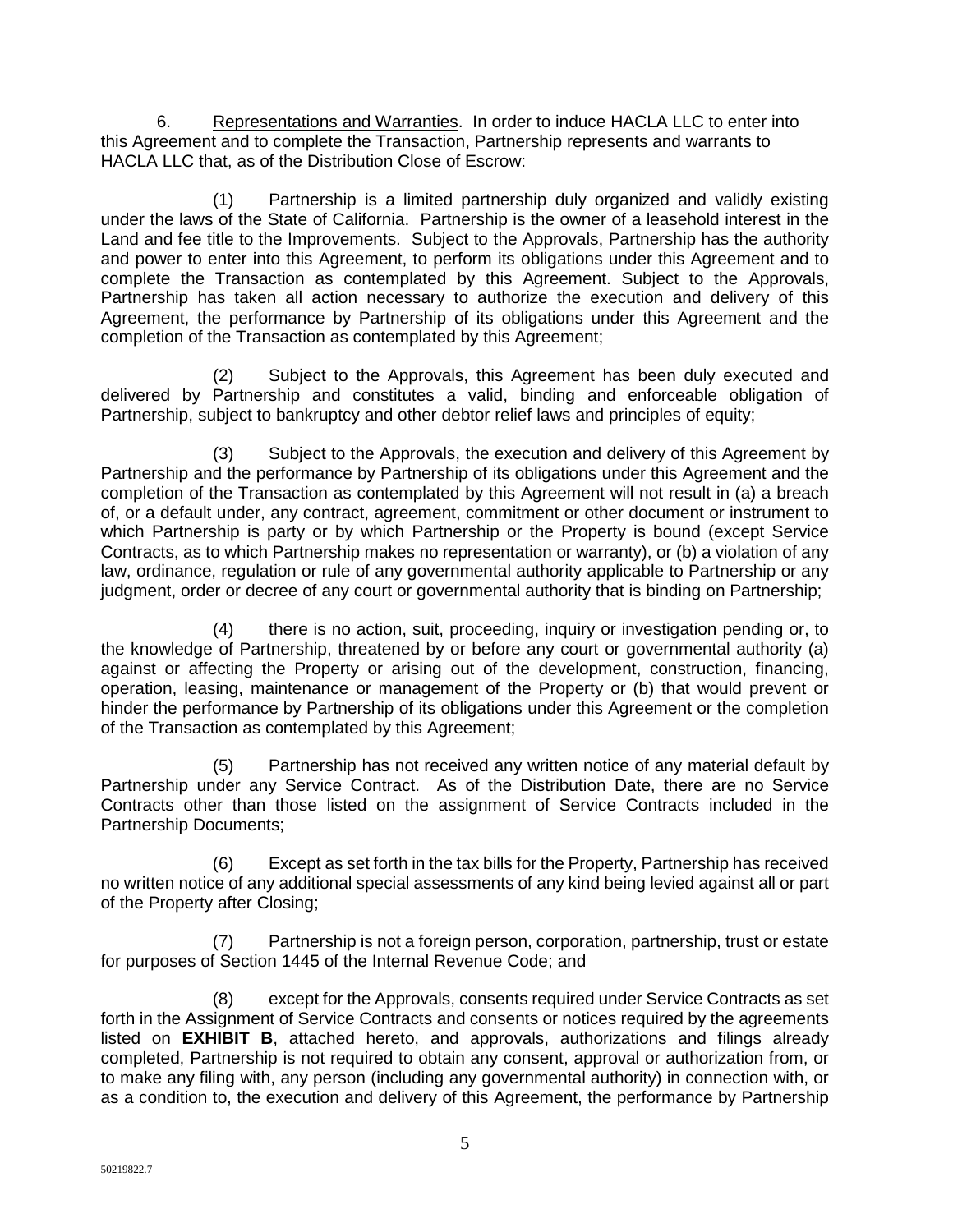of its obligations under this Agreement or the completion of the Transaction as contemplated by this Agreement.

7. Indemnification. The Partnership shall defend, indemnify, and hold harmless the Authority, its commissioners, directors, officers, employees, agents, instrumentalities and affiliates from and against all liability, loss, damage, cost, and expense, including all attorneys' fees, and all liens, claims, suits, and demands therefor (collectively, the "Claims"), arising out of or resulting from the Transaction under this Agreement, except that this indemnity shall not apply to any Claims (a) caused by the gross negligence or willful misconduct of HACLA LLC. The provisions of this Section 7 shall survive and remain in full force and effect notwithstanding the expiration or early termination of this Agreement.

# 8. Casualty and Condemnation.

(A) Notice to HACLA LLC. Partnership will notify HACLA LLC within five (5) days after receiving notice of, or otherwise becoming aware of (1) any Casualty Loss (as defined below), or (2) the commencement of any proceedings for the taking by eminent domain of all or any part of the Property.

(B) Casualty Loss. If, prior to Distribution Close of Escrow, the Property is damaged by fire, windstorm, rioting or other civil disturbance, acts of war, earthquake or other casualty (a "Casualty Loss") and the cost to repair the related damage is more than five percent (5%) of the appraised value of the Apartment Development, then HACLA LLC, at its option, may terminate its obligation to complete the Transaction. If HACLA LLC elects to complete the Transaction notwithstanding a Casualty Loss, or if this Agreement requires HACLA LLC to purchase the Property despite a Casualty Loss, then Partnership will deliver to HACLA LLC at Distribution Close of Escrow, through Escrow, all insurance proceeds previously received by Partnership, an amount equal to the deductible under Partnership's insurance in respect of the damage and an assignment of Partnership's rights with respect to all uncollected insurance proceeds (in either case, net of proceeds of rental loss and business interruption insurance allocable to the period through the Distribution Date, amounts expended by Partnership to stabilize or repair the Property and costs incurred by Partnership in making proof of loss or settling claims with insurers), and Partnership will cooperate with HACLA LLC after Distribution Close of Escrow in making claim for, and collecting, all available insurance proceeds.

(C) Eminent Domain. If, prior to Distribution Close of Escrow, all or a part of the Property is taken by eminent domain or any proceedings for the taking by eminent domain of all or part of the Property is commenced, then HACLA LLC, at its option, may terminate its obligation to complete the Transaction. If HACLA LLC elects to complete the Transaction notwithstanding a taking by eminent domain or proceeding therefore, Partnership will deliver to HACLA LLC at Distribution Close of Escrow, through the closing escrow, all condemnation proceeds previously received by Partnership and an assignment of Partnership's rights with respect to all uncollected condemnation proceeds (in either case, net of proceeds allocable to loss of use of the Property for the period through the Distribution Date and costs incurred by Partnership in connection with such proceedings) and such documents as HACLA LLC may reasonably request to substitute itself for Partnership in any pending eminent domain proceedings.

9. Disclosures. HACLA LLC expressly acknowledges to Partnership that Partnership has complied with the disclosure requirements, if any, of California Government Code §§ 8589.3 (special flood hazard area), 8589.4 (dam failure inundation area), and 51183.5 (high fire severity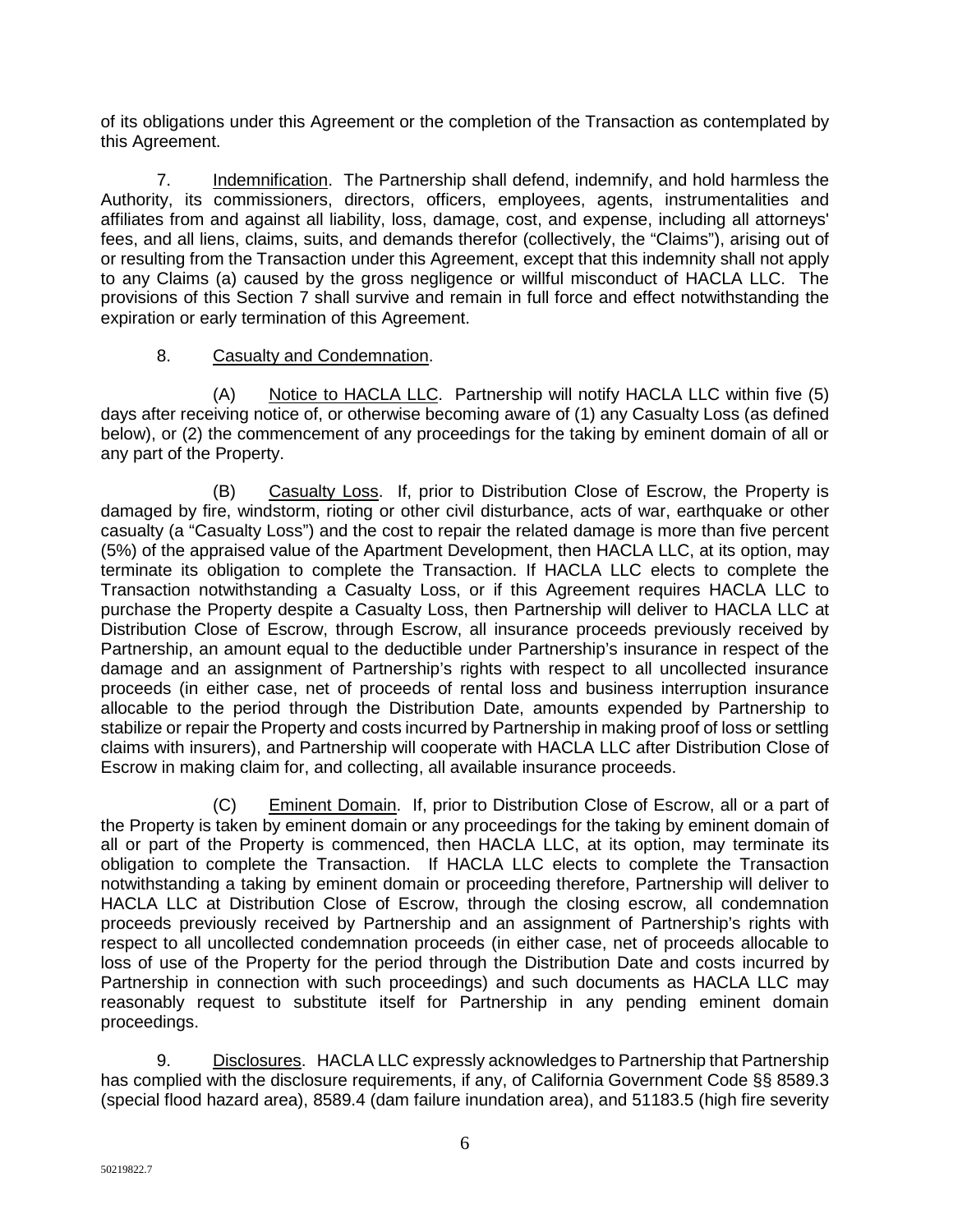area) and California Public Resources Code §§ 2621.9 (earthquake fault zone), 2694 (seismic hazard zone) and 4136 (wildland fire area), regarding the possible presence of certain natural hazards. Partnership and HACLA LLC acknowledge and agree that the foregoing disclosures are made based on maps or other information that is provided by various governmental agencies.

10. Binding Effect**.** The provisions of this Agreement shall be binding upon and inure to the benefit of the heirs, representatives, successors and permitted assigns of the Parties hereto.

11. Entire Agreement. This Agreement constitutes the entire agreement between the Parties hereto with respect to the subject matter of this Agreement and may not be amended or terminated except by a writing executed by both Parties to this Agreement.

12. Waiver. No party hereto shall be deemed to have waived any term or provision of this Agreement unless such waiver shall be in writing. The waiver of a term or provision of this Agreement by a party hereto on one occasion shall not constitute a continuing waiver thereof or a waiver as to other terms or provisions hereof.

13. Severability. The provisions of this Agreement shall be severable, and if any of them is held to be invalid or unenforceable for any reason, such provision shall be modified to the extent necessary to cure such invalidity. The invalidity or unenforceability of one provision shall not affect any other provision of this Agreement.

14. Governing Law. This Agreement and any disputes arising hereunder or in connection herewith shall be governed by the laws of the State of California without regard to choice of law principles.

15. Counterparts**.** This Agreement may be executed in any number of original counterparts. Any such counterpart, when executed, shall constitute an original of this Agreement, and all such counterparts together shall constitute one and the same Agreement.

16. Survival. All covenants, undertakings and obligations under this Agreement and all representations and warranties contained in this Agreement will survive the Distribution Close of Escrow and will not be merged into the grant deed or other documents delivered pursuant to this Agreement.

17. Attorneys' Fees. In the event that any action, suit or proceeding is brought for the enforcement of, or the declaration of, any right or obligation pursuant to this Agreement or as a result of any alleged breach of any provision of this Agreement, each party shall bear its own costs and expenses, including attorneys' fees, and any judgment or decree rendered in such a proceeding shall not include an award thereof.

[remainder of page intentionally left blank]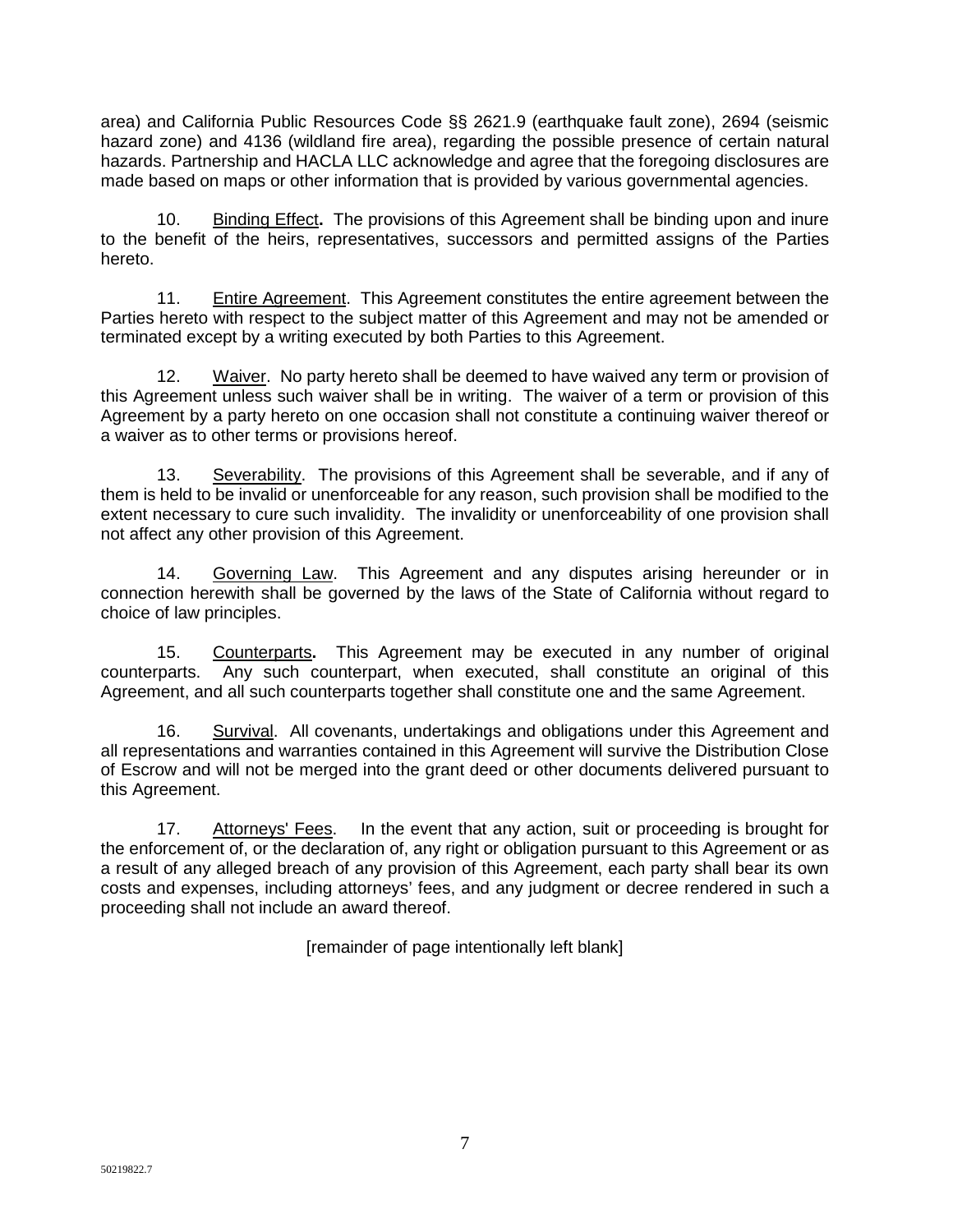IN WITNESS WHEREOF, this Agreement has been duly executed on the day first above written.

ALISO VILLAGE HOUSING PARTNERS, L.P., a California limited partnership

By: LA CIENEGA LOMOD, INC., a California nonprofit corporation, its managing general partner

| By:    |  |
|--------|--|
| Name:  |  |
| Title: |  |

[remainder of page intentionally left blank]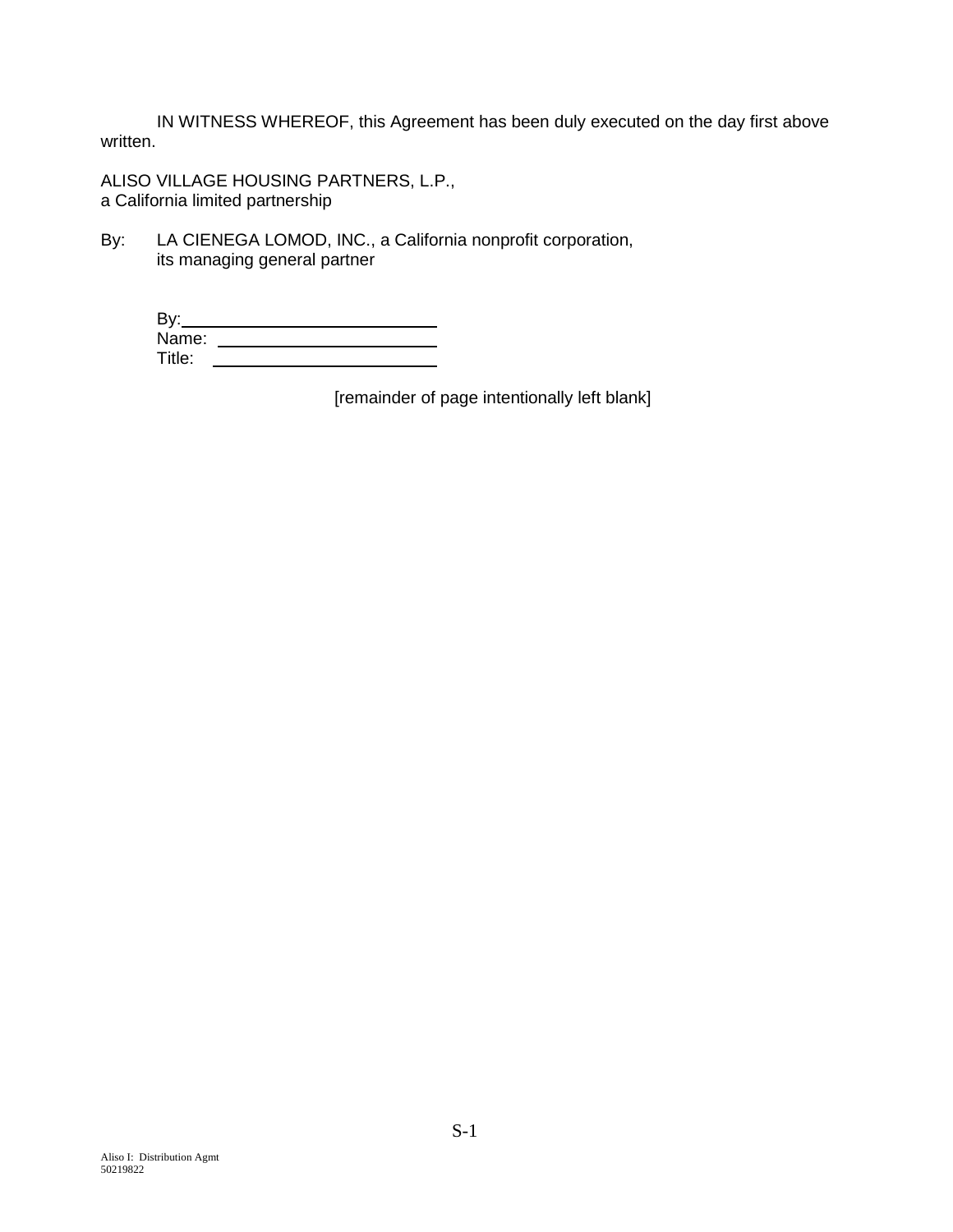HACLA LLC:

HACLA PDS LLC, A California limited liability company

By: The Housing Authority of the City of Los Angeles, a public body, corporate and politic, its sole member

By: \_\_\_\_\_\_\_\_\_\_\_\_\_\_\_\_\_\_\_\_\_\_\_\_\_\_\_\_\_ Douglas Guthrie President and Chief Executive Officer

APPROVED AS TO FORM:

By: \_\_\_\_\_\_\_\_\_\_\_\_\_\_\_\_\_\_\_\_\_\_\_\_\_\_

\_\_\_\_\_\_\_\_\_\_\_\_\_\_\_\_\_\_\_\_\_\_\_\_\_\_ Authority Counsel

APPROVED AS TO FORM AND LEGALITY:

GOLDFARB & LIPMAN LLP, Authority Special Counsel

By: \_\_\_\_\_\_\_\_\_\_\_\_\_\_\_\_\_\_\_\_\_\_\_\_\_\_

Michelle Brewer, Esq.

[end of signatures]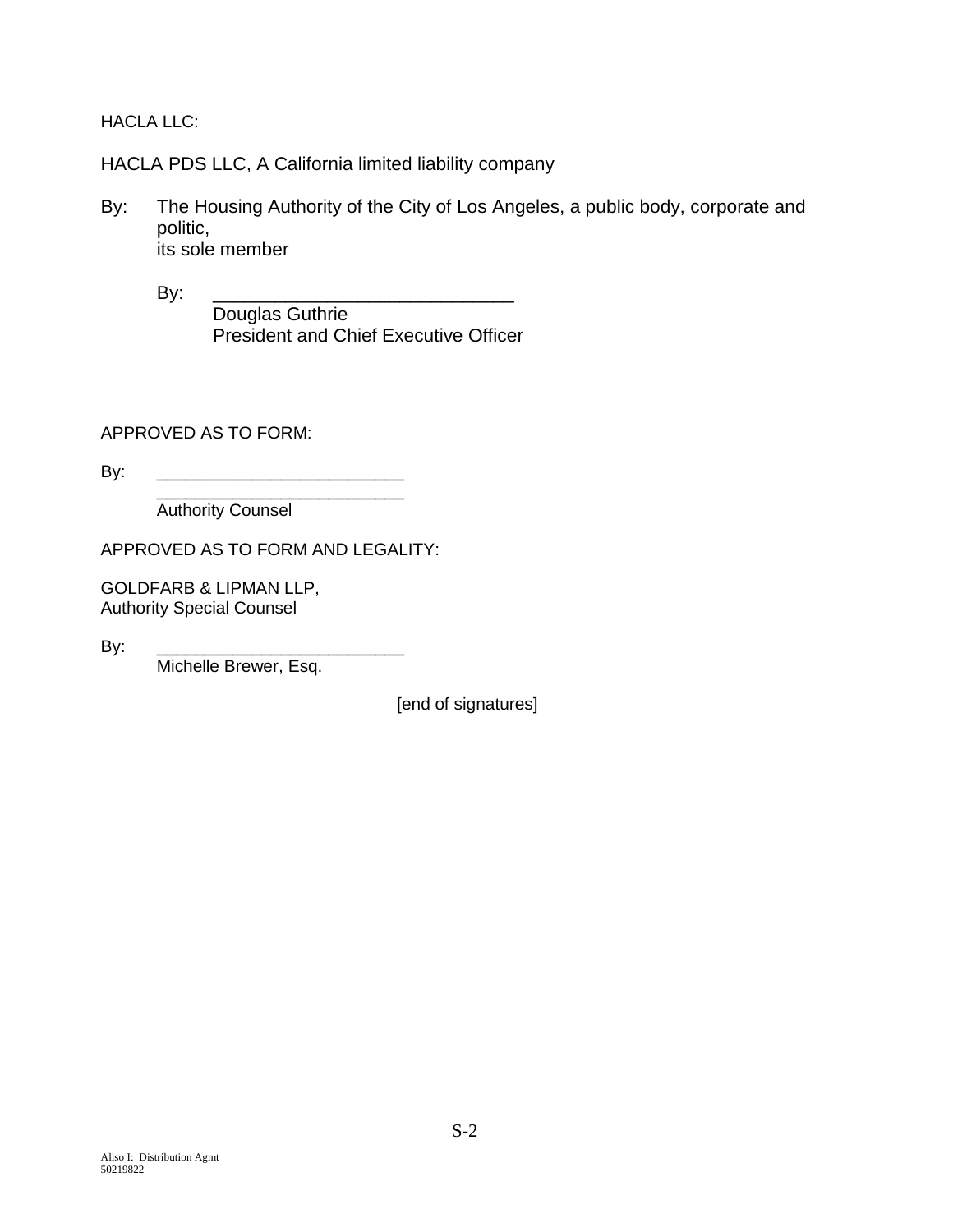# **EXHIBIT A**

Legal Description of the Property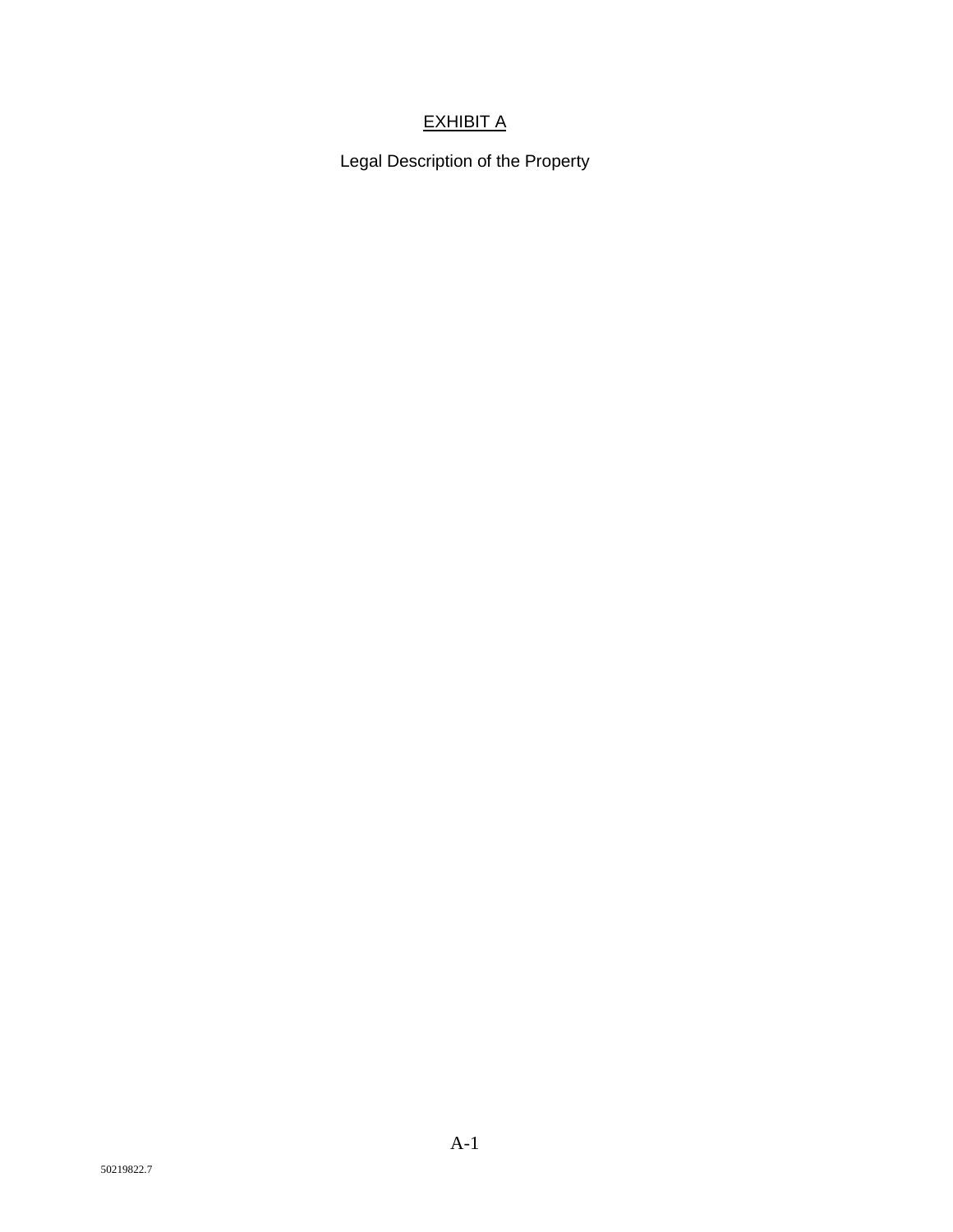# EXHIBIT B

List of Agreements and Service Contracts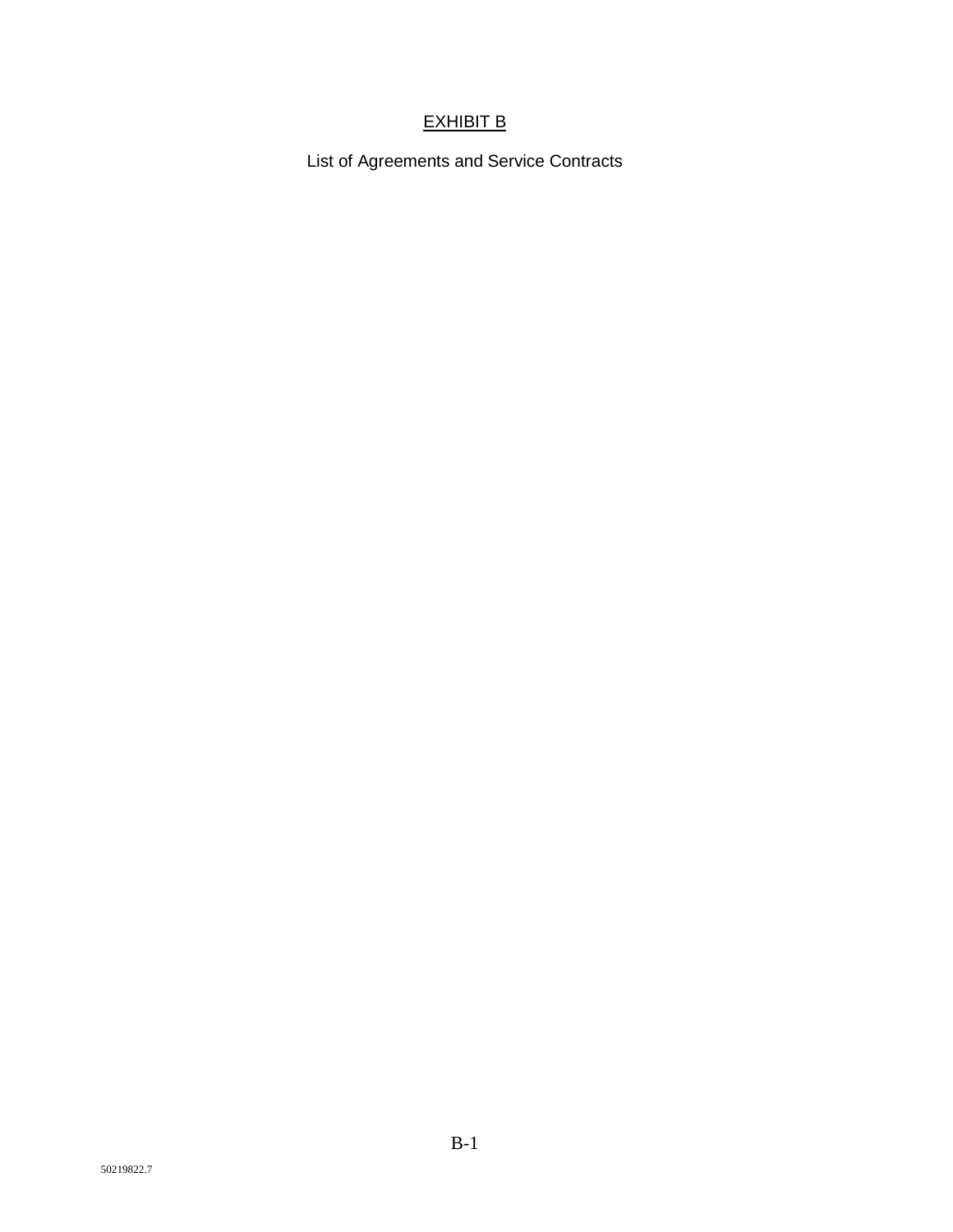# **AMENDMENT TO MIXED-FINANCE AMENDMENT TO CONSOLIDATED ANNUAL CONTRIBUTIONS CONTRACT (Aliso Village-Phase I)**

This AMENDMENT TO MIXED-FINANCE AMENDMENT TO CONSOLIDATED ANNUAL CONTRIBUTIONS CONTRACT (the "**Amendment**") is dated and issued as of the last date of execution below, by and between the HOUSING AUTHORITY OF THE CITY OF LOS ANGELES, a public body, corporate and politic (the "**Authority**") and the UNITED STATES OF AMERICA, acting by and through the Secretary of the United States Department of Housing and Urban Development ("**HUD**").

A. Pursuant to the United States Housing Act of 1937, as amended (the "**Housing Act**"**)**, any successor legislation, the Authority and HUD have entered into the Consolidated Annual Contributions Contract ("**ACC**") number SF-345, dated February 25, 2002, as Amendment Number 99. Thereafter, HUD and the Authority executed that certain Mixed-Finance Amendment to the ACC, with a HUD issuance date of March 7, 2002 (the "**2002 ACC Amendment**"), for purposes of financing and developing property then known as Aliso Village, Phase I, located in Los Angeles, California (the "**Property**").

B. The Authority requested HUD's approval to transfer all right, title, and interest in the leasehold interest in the Property and fee interest in the improvements on the Property (the "**Project**") from the Owner Entity (as defined in the 2002 ACC Amendment) to HACLA PDS LLC, a California limited liability company, whose sole member is the Authority (the "**Interim Owner Entity**"). Following the transfer of the Project to the Interim Owner Entity (the "**Interim Transfer**"), the Authority shall continue to own the land pursuant to the Ground Lease (as defined in that certain Declaration of Trust and Partial Release of Prior Declaration of Trust - Aliso Village Apartments - Phase I Rental recorded in the Official Records of the County of Los Angeles under Instrument Number 2002-0616754). Following the Interim Transfer, the Interim Owner Entity intends to convert the Project under the Rental Assistance Demonstration ("**RAD**") program by transferring it to a new limited partnership, which transfer and conversion shall be subject to a separate HUD approval process under the RAD program.

C. HUD has authorized the Interim Transfer in accordance with that certain letter from \_\_\_\_\_\_\_\_\_\_\_\_\_\_\_\_\_\_ to \_\_\_\_\_\_\_\_\_\_\_\_\_\_ re Transfer of Ownership, Aliso Village Phase I, CA004000222, dated  $\qquad \qquad$ , 2020.

D. HUD and the Authority now desire to amend the 2002 ACC Amendment with this Amendment to, among other things, reflect the changes necessitated by and resulting from the Interim Transfer.

NOW, THEREFORE, in consideration of the mutual promises of the parties and certain other good and valuable consideration, the receipt and sufficiency of which are hereby acknowledged, the parties agree that, for so long as the Interim Owner is the sole owner of the Project, the 2002 ACC Amendment is amended as follows: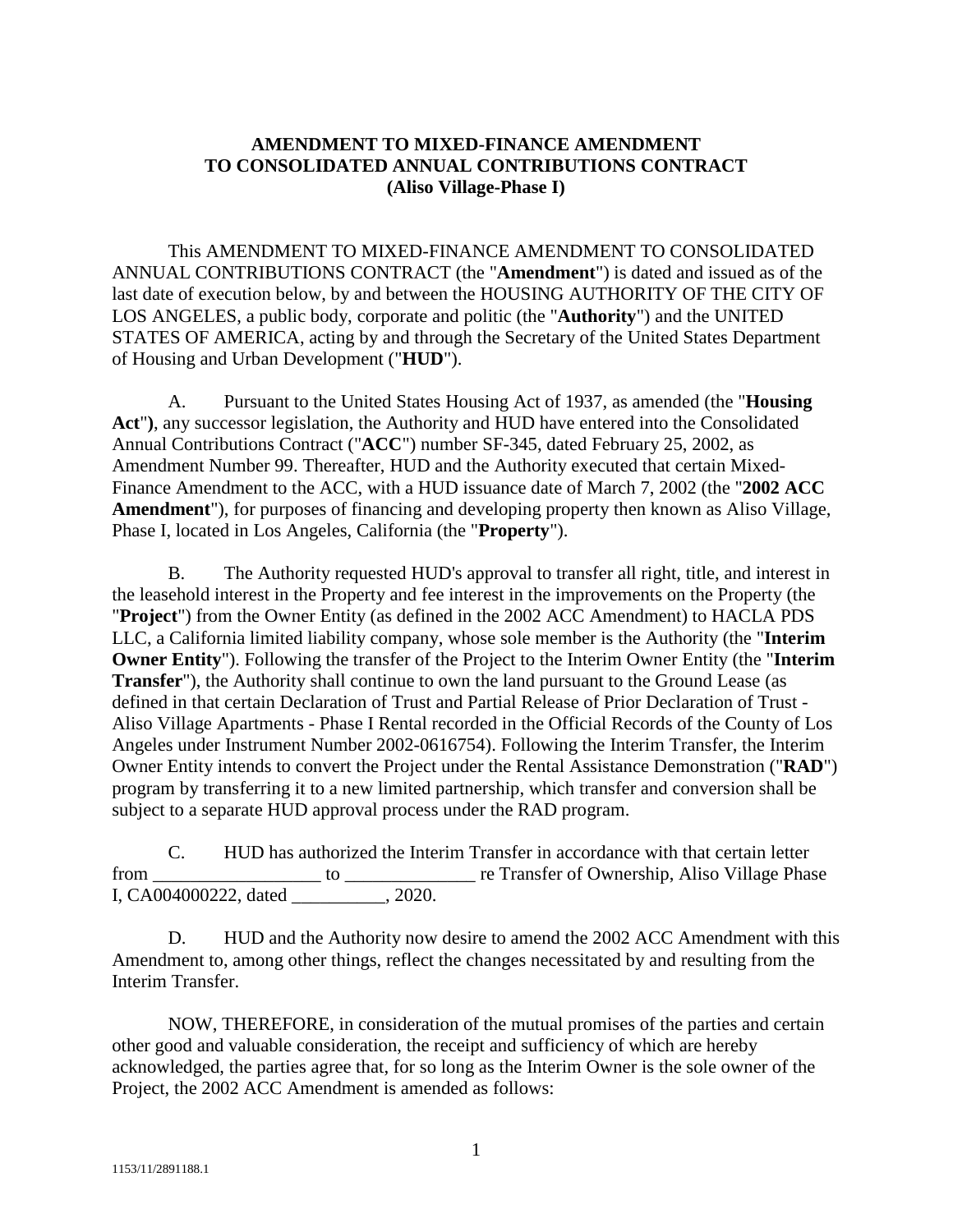1. **Exhibits to 2002 Amendment**. Exhibit A, Exhibit B, and Exhibit E to the 2002 ACC Amendment are amended by the corresponding Exhibit A-1, Exhibit B-1 and Exhibit E-1 attached hereto.

2. **Termination of Amendment**. This Amendment shall be valid only for such period of time as the Interim Owner Entity is the sole owner of the Property.

3. **Miscellaneous**. Except as provided herein, all other terms of the 2002 ACC Amendment remain in full force and effect. All references in the 2002 Amendment to 24 CFR 941 are amended to refer to 24 CFR 905 and all references to 24 CFR [88.25] are amended to 2 CFR part 200. In the event of any conflict between the terms of this Amendment and the terms of the 2002 ACC Amendment, the terms of this Amendment shall control.

[Signatures on Following Page]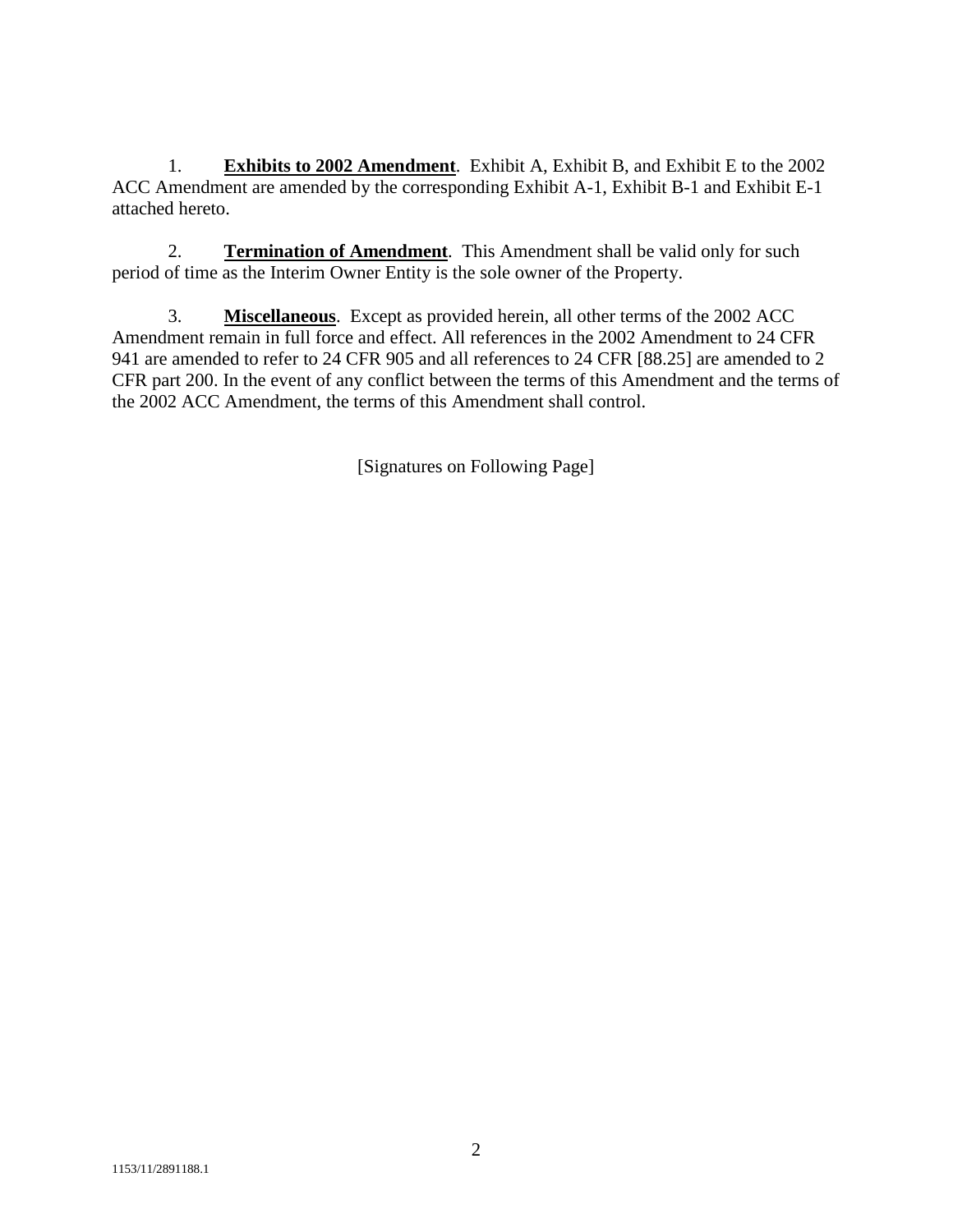The Parties have executed this Amendment as of the dates set forth below.

# **HOUSING AUTHORITY OF THE CITY OF LOS ANGELES**,

a public body, corporate and politic

By: \_\_\_\_\_\_\_\_\_\_\_\_\_\_\_\_\_\_\_\_\_\_\_\_\_\_\_\_\_\_

Date: \_\_\_\_\_\_\_\_\_\_\_\_\_\_\_\_\_\_\_\_\_\_\_\_\_\_\_\_\_\_

**UNITED STATES OF AMERICA, acting by and through the Secretary of the United States Department of Housing and Urban Development**

By: \_\_\_\_\_\_\_\_\_\_\_\_\_\_\_\_\_\_\_\_\_\_\_\_\_\_\_\_\_

Date: \_\_\_\_\_\_\_\_\_\_\_\_\_\_\_\_\_\_\_\_\_\_\_\_\_\_\_\_\_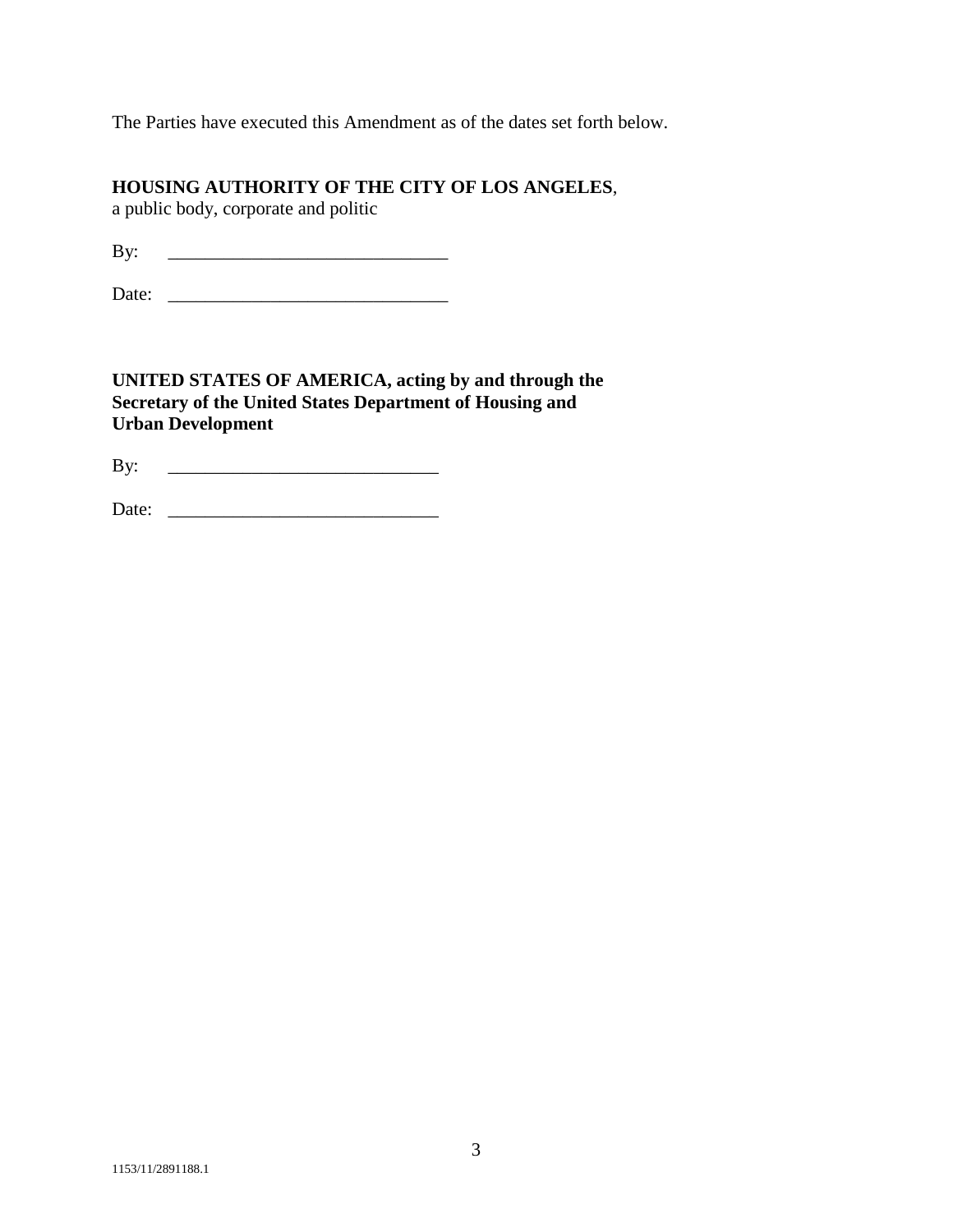# **Exhibit A-1**

# **Participating Parties**

| <b>Party</b> |                                              | Role                                                      |
|--------------|----------------------------------------------|-----------------------------------------------------------|
|              | Housing Authority of the City of Los Angeles | Current Fee Owner; Sole Member of<br>Interim Owner Entity |
| 2.           | <b>HACLA PDS LLC</b>                         | Interim Owner Entity                                      |

[Remainder of page intentionally blank]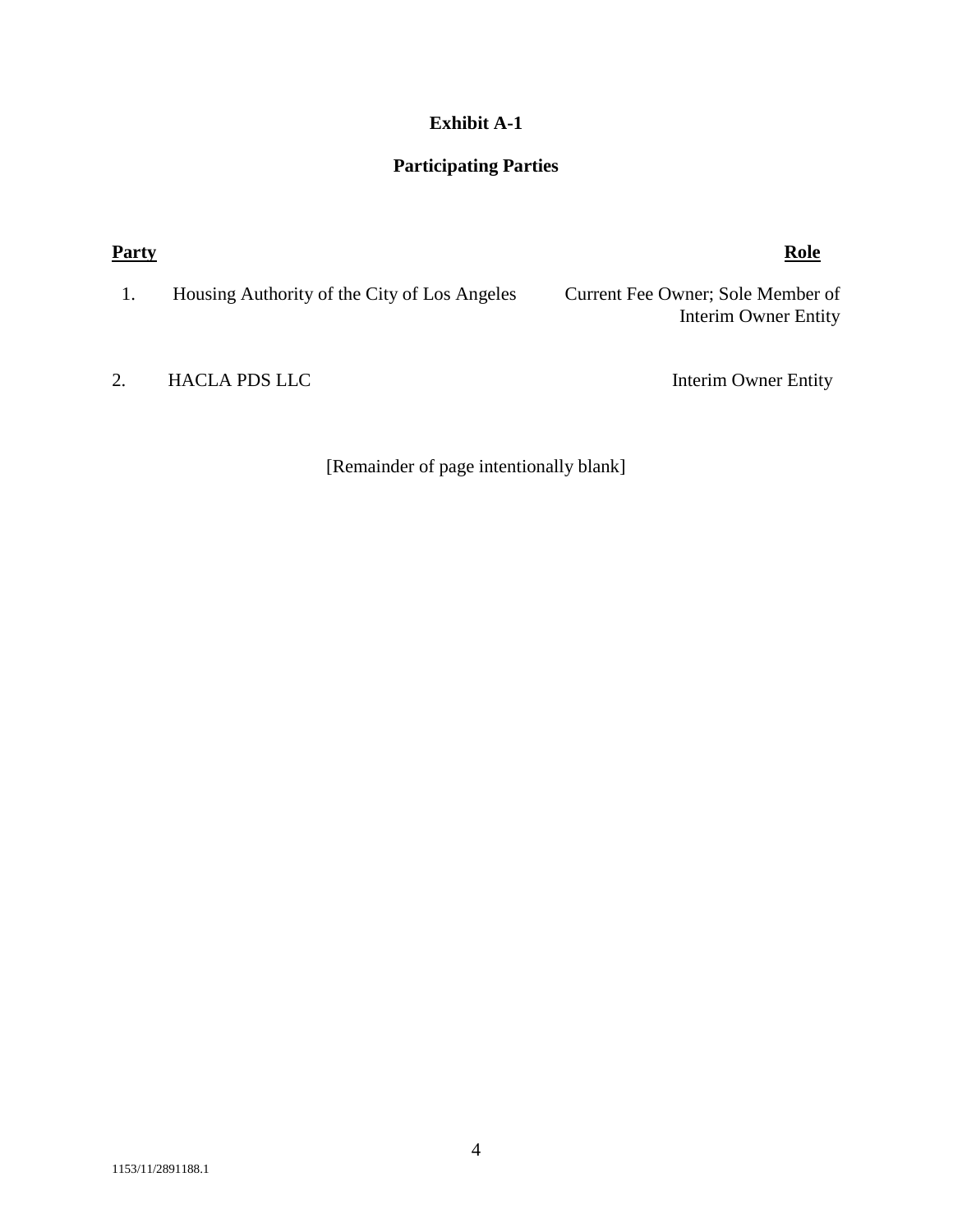## **Exhibit B-1**

## **Project Description**

The Housing Authority of the City of Los Angeles (the "**Authority**") is the limited partner in Aliso Village Housing Partners, L.P. (the "**Transferor**"). The Transferor has been the owner of a low-income rental housing project originally known as Aliso Village Phase I (now known as Pueblo del Sol Phase I), located in Los Angeles, California (the "**Project**"). The Authority remains the owner of the land on which the Project is located and continues to ground lease the land to Transferor (the "**Ground Lease**"). The Authority acquired the limited partner interest in Transferor in November 2019, after the end of the low-income housing tax credit compliance period.

The Project is the subject of a HUD Mixed-Finance Approval Letter dated March [\_\_], 2002 (the "**Approval Letter**"), and that certain Mixed-Finance Amendment to the Annual Contributions Contract dated March 7, 2002 (the "**2002 ACC Amendment**"). The Project is also encumbered by a certain Declaration of Trust and Partial Release of Prior Declaration of Trust recorded on March 14, 2002 in the Official Records of the County of Los Angeles under Instrument No. 2002-0616754 (the "**DOT**") as well as that certain Regulatory and Operating Agreement dated as of March 1, 2002, as amended by that certain amendment dated September 24, 2003 (the "**R&O**").

The Transferor will be transferring the Project to the HACLA PDS LLC, a limited liability company having the Authority as the sole member ("**HACLA LLC**") as a "distribution of assets" under the limited partnership agreement, for no consideration. This "interim transfer" is occurring so that the Authority will be the seller of the Project in a planned subsequent sale to a new limited partnership and thereby realize certain tax and other benefits. HACLA LLC shall continue to be subject to the DOT, the R&O, the Ground Lease and the 2002 ACC Amendment (as amended by this Amendment.) The foregoing documents and the existing financing documents will be transferred to HACLA LLC under the Assignment, Assumption and Amendment agreements listed on Exhibit E-1.

The DOT, R&O, Ground Lease and financing documents are being amended solely to conform the legal description of the Project site to the legal description that currently exists. At the March 2002 closing of the Project, the site was described by a survey legal description. Following the closing, a subdivision map was recorded which changed the property lines and legal description such that the prior Declarations of Trust remain unreleased on areas of the Property. The amended legal descriptions will conform the recorded evidentiaries to the current property lines and release the remaining prior Declarations of Trust.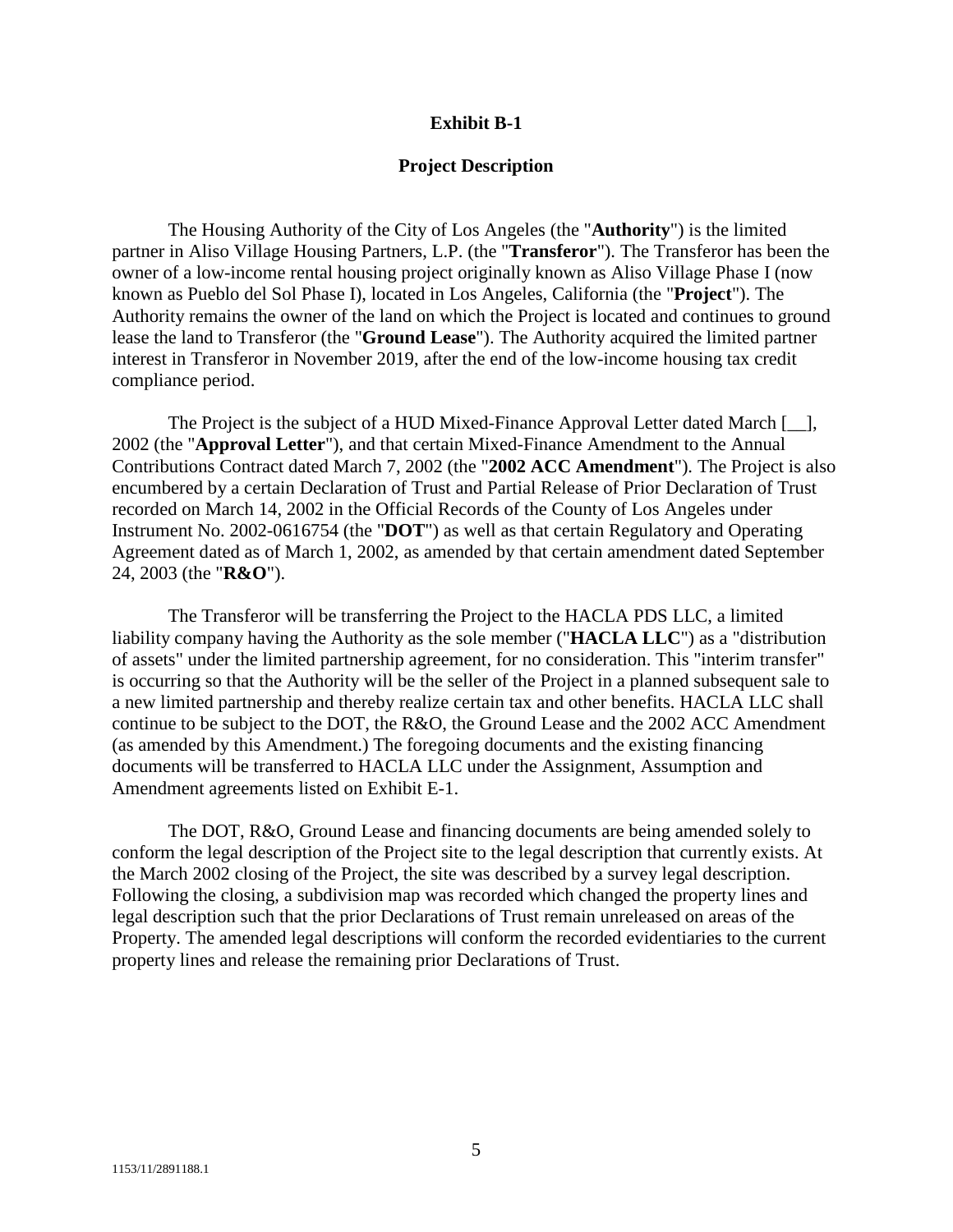The transfer will not involve any new financing and the Project's management company (McCormack Baron Management) will not change as a result of the transfer. Project reserves will be transferred to HACLA LLC.

After the Project has been transferred to HACLA LLC for a short period, HACLA LLC intends to complete a conversion of the Project under the Rental Assistance Demonstration program.